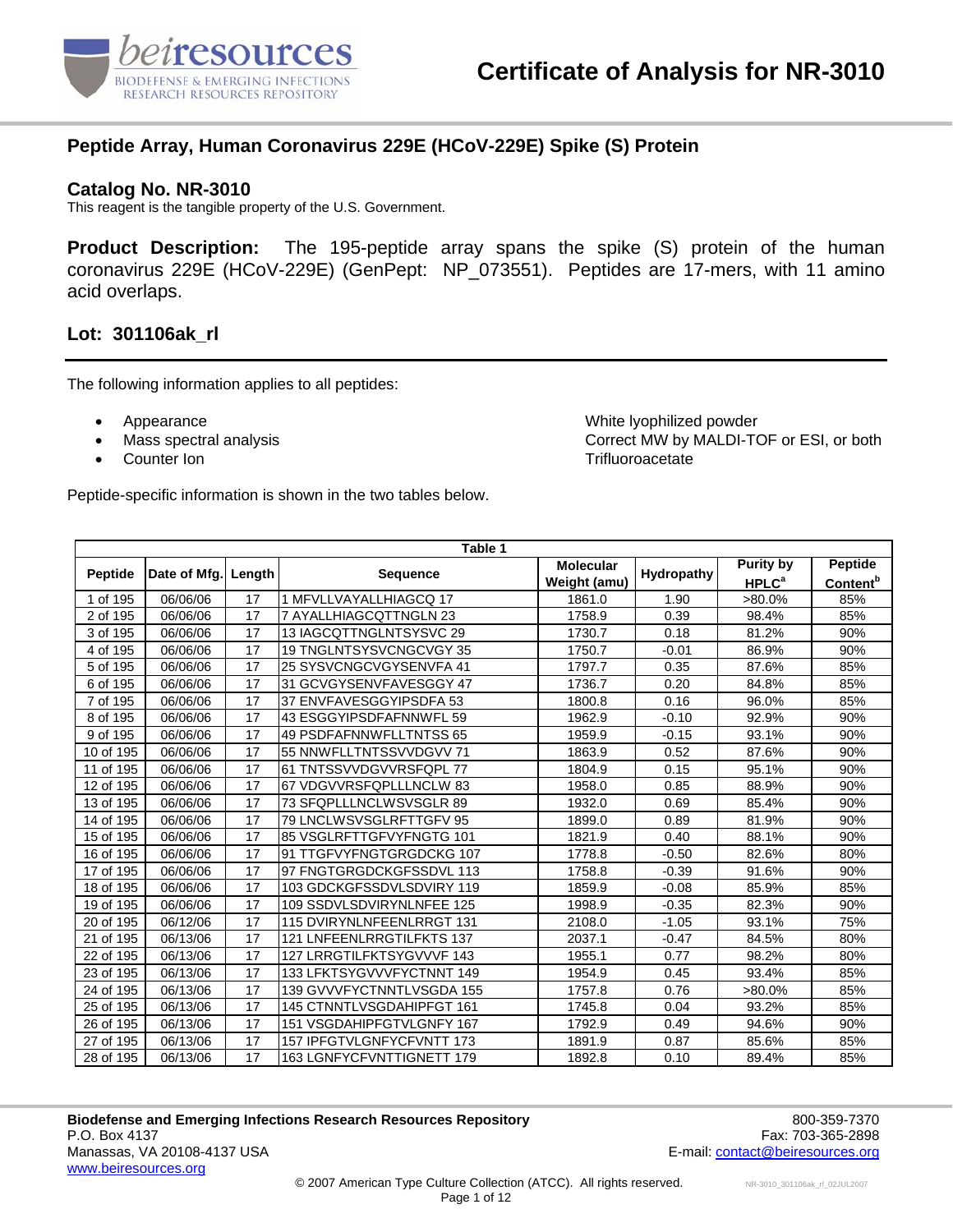

|                        |                       |        | Table 1                   |                                  |            |                                             |                                        |
|------------------------|-----------------------|--------|---------------------------|----------------------------------|------------|---------------------------------------------|----------------------------------------|
| Peptide                | Date of Mfg.          | Length | <b>Sequence</b>           | <b>Molecular</b><br>Weight (amu) | Hydropathy | <b>Purity by</b><br><b>HPLC<sup>a</sup></b> | <b>Peptide</b><br>Content <sup>b</sup> |
| 29 of 195              | $\overline{06/1}3/06$ | 17     | 169 FVNTTIGNETTSAFVGA 185 | 1727.8                           | 0.42       | 81.9%                                       | 85%                                    |
| 30 of 195              | 06/13/06              | 17     | 175 GNETTSAFVGALPKTVR 191 | 1746.9                           | $-0.12$    | 95.2%                                       | 85%                                    |
| 31 of 195              | 06/13/06              | 17     | 181 AFVGALPKTVREFVISR 197 | 1889.1                           | 0.60       | 90.7%                                       | 85%                                    |
| 32 of 195              | 06/13/06              | 17     | 187 PKTVREFVISRTGHFYI 203 | 2049.1                           | $-0.12$    | 93.7%                                       | 80%                                    |
| 33 of 195              | $\overline{06}/13/06$ | 17     | 193 FVISRTGHFYINGYRYF 209 | 2139.0                           | $-0.02$    | 86.8%                                       | 80%                                    |
| 34 of 195              | 06/13/06              | 17     | 199 GHFYINGYRYFTLGNVE 215 | 2048.9                           | $-0.35$    | 83.2%                                       | 85%                                    |
| 35 of 195              | 06/13/06              | 17     | 205 GYRYFTLGNVEAVNFNV 221 | 1961.9                           | 0.07       | 84.5%                                       | 90%                                    |
| 36 of 195              | 06/13/06              | 17     | 211 LGNVEAVNFNVTTAETT 227 | 1778.9                           | 0.12       | 89.7%                                       | 90%                                    |
| 37 of 195              | 06/13/06              | 17     | 217 VNFNVTTAETTDFCTVA 233 | 1831.8                           | 0.40       | 87.1%                                       | 95%                                    |
| 38 of 195              | 06/13/06              | 17     | 223 TAETTDFCTVALASYAD 239 | 1777.8                           | 0.30       | $>80.0\%$                                   | 90%                                    |
| 39 of 195              | 06/13/06              | 17     | 229 FCTVALASYADVLVNVS 245 | 1770.9                           | 1.44       | $>80.0\%$                                   | 75%                                    |
| 40 of 195              | 06/13/06              | 17     | 235 ASYADVLVNVSQTSIAN 251 | 1750.9                           | 0.46       | $>80.0\%$                                   | 95%                                    |
| 41 of 195              | 06/13/06              | 17     | 241 LVNVSQTSIANIIYCNS 257 | 1837.9                           | 0.68       | $>70.0\%$                                   | 90%                                    |
| 42 of 195              | 06/13/06              | 17     | 247 TSIANIIYCNSVINRLR 263 | 1949.0                           | 0.42       | 85.7%                                       | 90%                                    |
| 43 of 195              | 06/08/06              | 17     | 253 IYCNSVINRLRCDQLSF 269 | 2043.0                           | 0.16       | 85.5%                                       | 85%                                    |
| 44 of 195              | 06/08/06              | 17     | 259 INRLRCDQLSFDVPDGF 275 | 1994.0                           | $-0.29$    | 92.3%                                       | 90%                                    |
| 45 of 195              | 06/13/06              | 17     | 265 DQLSFDVPDGFYSTSPI 281 | 1886.8                           | $-0.23$    | 93.8%                                       | 90%                                    |
| 46 of 195              | 06/13/06              | 17     | 271 VPDGFYSTSPIQSVELP 287 | 1834.9                           | $-0.04$    | 93.4%                                       | 90%                                    |
| $\overline{47}$ of 195 | 06/13/06              | 17     | 277 STSPIQSVELPVSIVSL 293 | 1754.9                           | 0.84       | 87.9%                                       | 85%                                    |
| 48 of 195              | 06/08/06              | 17     | 283 SVELPVSIVSLPVYHKH 299 | 1903.0                           | 0.48       | 82.7%                                       | 80%                                    |
| 49 of 195              | 06/08/06              | 17     | 289 SIVSLPVYHKHTFIVLY 305 | 2015.1                           | 0.89       | 84.2%                                       | 85%                                    |
| 50 of 195              | 06/08/06              | 17     | 295 VYHKHTFIVLYVDFKPQ 311 | 2133.1                           | 0.02       | 84.6%                                       | 75%                                    |
| 51 of 195              | 06/08/06              | 17     | 301 FIVLYVDFKPQSGGGKC 317 | 1856.9                           | 0.30       | 81.1%                                       | 85%                                    |
| 52 of 195              | 06/08/06              | 17     | 307 DFKPQSGGGKCFNCYPA 323 | 1817.8                           | $-0.73$    | 88.4%                                       | 90%                                    |
| 53 of 195              | 06/08/06              | 17     | 313 GGGKCFNCYPAGVNITL 329 | 1712.8                           | 0.35       | 96.9%                                       | 85%                                    |
| 54 of 195              | 06/13/06              | 17     | 319 NCYPAGVNITLANFNET 335 | 1839.8                           | $-0.05$    | 87.7%                                       | 90%                                    |
| 55 of 195              | 06/13/06              | 17     | 325 VNITLANFNETKGPLCV 341 | 1831.9                           | 0.37       | 82.5%                                       | 85%                                    |
| 56 of 195              | 06/13/06              | 17     | 331 NFNETKGPLCVDTSHFT 347 | 1908.9                           | $-0.58$    | 93.9%                                       | 85%                                    |
| 57 of 195              | 06/13/06              | 17     | 337 GPLCVDTSHFTTKYVAV 353 | 1836.9                           | 0.39       | 92.0%                                       | 85%                                    |
| 58 of 195              | 06/13/06              | 17     | 343 TSHFTTKYVAVYANVGR 359 | 1913.0                           | $-0.12$    | 80.2%                                       | 80%                                    |
| 59 of 195              | 06/13/06              | 17     | 349 KYVAVYANVGRWSASIN 365 | 1897.0                           | 0.09       | 83.6%                                       | 75%                                    |
| 60 of 195              | 06/13/06              | 17     | 355 ANVGRWSASINTGNCPF 371 | 1792.8                           | $-0.18$    | 82.7%                                       | 85%                                    |
| 61 of 195              | $\overline{06/1}3/06$ | 17     | 361 SASINTGNCPFSFGKVN 377 | 1741.8                           | $-0.08$    | 80.5%                                       | 85%                                    |
| 62 of 195              | 06/13/06              | 17     | 367 GNCPFSFGKVNNFVKFG 383 | 1860.9                           | 0.01       | 89.7%                                       | 85%                                    |
| 63 of 195              | 06/13/06              | 17     | 373 FGKVNNFVKFGSVCFSL 389 | 1891.9                           | 0.76       | 88.9%                                       | 90%                                    |
| 64 of 195              | 06/13/06              | 17     | 379 FVKFGSVCFSLKDIPGG 395 | 1799.9                           | 0.70       | 81.5%                                       | 85%                                    |
| 65 of 195              | 06/13/06              | 17     | 385 VCFSLKDIPGGCAMPIV 401 | 1748.8                           | 1.21       | 85.2%                                       | 85%                                    |
| 66 of 195              | 06/13/06              | 17     | 391 DIPGGCAMPIVANWAYS 407 | 1763.8                           | 0.53       | 83.7%                                       | 80%                                    |
| 67 of 195              | 06/13/06              | 17     | 397 AMPIVANWAYSKYYTIG 413 | 1946.9                           | 0.28       | 83.8%                                       | 80%                                    |
| 68 of 195              | 06/13/06              | 17     | 403 NWAYSKYYTIGSLYVSW 419 | 2100.0                           | $-0.21$    | 86.6%                                       | 75%                                    |
| 69 of 195              | 06/13/06              | 17     | 409 YYTIGSLYVSWSDGDGI 425 | 1894.8                           | 0.05       | 80.7%                                       | 85%                                    |
| 70 of 195              | 06/13/06              | 17     | 415 LYVSWSDGDGITGVPQP 431 | 1789.8                           | $-0.16$    | 94.4%                                       | 85%                                    |
| 71 of 195              | 06/13/06              | 17     | 421 DGDGITGVPQPVEGVSS 437 | 1612.7                           | $-0.24$    | 83.8%                                       | 90%                                    |
| 72 of 195              | 06/13/06              | 17     | 427 GVPQPVEGVSSFMNVTL 443 | 1759.9                           | 0.50       | 86.5%                                       | 85%                                    |
| 73 of 195              | 06/13/06              | 17     | 433 EGVSSFMNVTLDKCTKY 449 | 1920.9                           | $-0.21$    | 90.0%                                       | 85%                                    |
| 74 of 195              | 06/13/06              | 17     | 439 MNVTLDKCTKYNIYDVS 455 | 2005.9                           | $-0.32$    | 82.4%                                       | 90%                                    |
| 75 of 195              | 06/13/06              | 17     | 445 KCTKYNIYDVSGVGVIR 461 | 1914.0                           | $-0.01$    | 89.9%                                       | 75%                                    |
| 76 of 195              | 06/13/06              | 17     | 451 IYDVSGVGVIRVSNDTF 467 | 1839.9                           | 0.54       | 95.4%                                       | 85%                                    |
| 77 of 195              | 06/26/06              | 17     | 457 VGVIRVSNDTFLNGITY 473 | 1867.0                           | 0.52       | 81.8%                                       | 85%                                    |
| 78 of 195              | 06/26/06              | 17     | 463 SNDTFLNGITYTSTSGN 479 | 1790.8                           | $-0.60$    | 82.7%                                       | 90%                                    |
| 79 of 195              | 06/26/06              | 17     | 469 NGITYTSTSGNLLGFKD 485 | 1786.8                           | $-0.34$    | 89.7%                                       | 85%                                    |
| 80 of 195              | 06/26/06              | 17     | 475 STSGNLLGFKDVTKGTI 491 | 1736.9                           | -0.04      | 82.1%                                       | 85%                                    |

**Biodefense and Emerging Infections Research Resources Repository 600-859-7370**<br>P.O. Box 4137 Fax: 703-365-2898 P.O. Box 4137 Fax: 703-365-2898<br>Manassas, VA 20108-4137 USA The Superior of the Superior of the Superior Contact (Series of the Superior of th<br>E-mail: <u>contact @beiresources.org</u> www.beiresources.org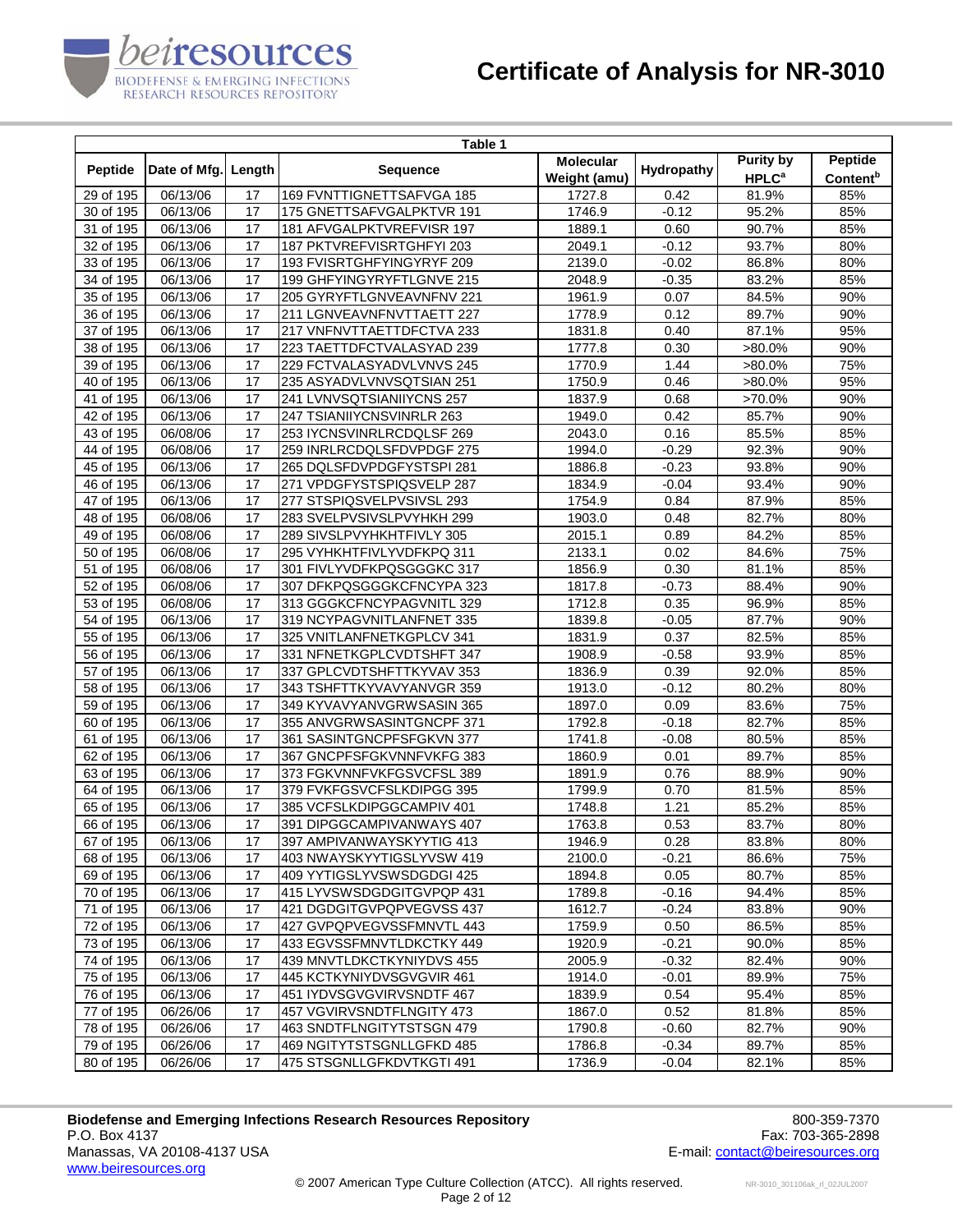

|                         |              |        | Table 1                   |                  |            |                         |                      |
|-------------------------|--------------|--------|---------------------------|------------------|------------|-------------------------|----------------------|
| Peptide                 | Date of Mfg. | Length | <b>Sequence</b>           | <b>Molecular</b> | Hydropathy | <b>Purity by</b>        | <b>Peptide</b>       |
|                         |              |        |                           | Weight (amu)     |            | <b>HPLC<sup>a</sup></b> | Content <sup>b</sup> |
| 81 of 195               | 06/26/06     | 17     | 481 LGFKDVTKGTIYSITPC 497 | 1841.9           | 0.26       | 84.8%                   | 85%                  |
| 82 of 195               | 07/04/06     | 17     | 487 TKGTIYSITPCNPPDQL 503 | 1846.9           | $-0.50$    | 92.2%                   | 90%                  |
| 83 of 195               | 07/04/06     | 17     | 493 SITPCNPPDQLVVYQQA 509 | 1871.9           | $-0.24$    | 90.1%                   | 90%                  |
| 84 of 195               | 07/04/06     | 17     | 499 PPDQLVVYQQAVVGAML 515 | 1827.0           | 0.65       | 88.8%                   | 90%                  |
| 85 of 195               | 07/04/06     | 17     | 505 VYQQAVVGAMLSENFTS 521 | 1842.9           | 0.39       | >80.0%                  | 85%                  |
| 86 of 195               | 07/04/06     | 17     | 511 VGAMLSENFTSYGFSNV 527 | 1821.8           | 0.34       | 91.7%                   | 90%                  |
| 87 of 195               | 07/04/06     | 17     | 517 ENFTSYGFSNVVELPKF 533 | 1976.9           | $-0.17$    | 98.7%                   | 80%                  |
| 88 of 195               | 07/04/06     | 17     | 523 GFSNVVELPKFFYASNG 539 | 1874.9           | 0.16       | 90.0%                   | 85%                  |
| 89 of 195               | 07/04/06     | 17     | 529 ELPKFFYASNGTYNCTD 545 | 1968.8           | $-0.65$    | 89.3%                   | 90%                  |
| 90 of 195               | 07/04/06     | 17     | 535 YASNGTYNCTDAVLTYS 551 | 1841.8           | $-0.26$    | 85.2%                   | 85%                  |
| 91 of 195               | 07/04/06     | 17     | 541 YNCTDAVLTYSSFGVCA 557 | 1812.8           | 0.62       | $>80.0\%$               | 85%                  |
| 92 of 195               | 07/04/06     | 17     | 547 VLTYSSFGVCADGSIIA 563 | 1701.8           | 1.26       | 97.7%                   | 85%                  |
| 93 of 195               | 07/04/06     | 17     | 553 FGVCADGSIIAVQPRNV 569 | 1744.9           | 0.72       | 80.0%                   | 80%                  |
| 94 of 195               | 07/04/06     | 17     | 559 GSIIAVQPRNVSYDSVS 575 | 1790.9           | 0.11       | 81.4%                   | 85%                  |
| 95 of 195               | 07/04/06     | 17     | 564 VQPRNVSYDSVSAIVTA 580 | 1804.9           | 0.23       | 95.3%                   | 85%                  |
| 96 of 195               | 07/04/06     | 17     | 570 SYDSVSAIVTANLSIPS 586 | 1722.8           | 0.60       | 92.0%                   | 85%                  |
| 97 of 195               | 07/04/06     | 17     | 576 AIVTANLSIPSNWTTSV 592 | 1772.9           | 0.64       | 94.8%                   | 85%                  |
| 98 of 195               | 07/04/06     | 17     | 582 LSIPSNWTTSVQVEYLQ 598 | 1964.0           | $-0.06$    | 80.6%                   | 75%                  |
| 99 of 195               | 07/04/06     | 17     | 588 WTTSVQVEYLQITSTPI 604 | 1965.0           | 0.15       | >80.0%                  | 85%                  |
| $100$ of 195            | 07/04/06     | 17     | 594 VEYLQITSTPIVVDCST 610 | 1866.9           | 0.64       | 81.8%                   | 85%                  |
| 101 of 195              | 07/04/06     | 17     | 600 TSTPIVVDCSTYVCNGN 616 | 1771.8           | 0.27       | 81.6%                   | 90%                  |
| 102 of 195              | 07/04/06     | 17     | 606 VDCSTYVCNGNVRCVEL 622 | 1872.8           | 0.38       | 81.2%                   | 85%                  |
| $\overline{103}$ of 195 | 06/23/06     | 17     | 612 VCNGNVRCVELLKQYTS 628 | 1924.9           | $-0.02$    | 91.3%                   | 95%                  |
| 104 of 195              | 06/23/06     | 17     | 618 RCVELLKQYTSACKTIE 634 | 1984.0           | $-0.19$    | 94.0%                   | 85%                  |
| 105 of 195              | 06/23/06     | 17     | 624 KQYTSACKTIEDALRNS 640 | 1926.9           | $-0.95$    | 92.0%                   | 85%                  |
| 106 of 195              | 06/23/06     | 17     | 630 CKTIEDALRNSARLESA 646 | 1875.9           | $-0.54$    | 86.5%                   | 85%                  |
| 107 of 195              | 06/23/06     | 17     | 636 ALRNSARLESADVSEML 652 | 1860.9           | $-0.15$    | 84.3%                   | 85%                  |
| 108 of 195              | 06/23/06     | 17     | 642 RLESADVSEMLTFDKKA 658 | 1939.0           | $-0.50$    | 87.3%                   | 85%                  |
| $\overline{109}$ of 195 | 06/23/06     | 17     | 648 VSEMLTFDKKAFTLANV 664 | 1913.0           | 0.39       | 85.1%                   | 85%                  |
| 110 of 195              | 06/23/06     | 17     | 654 FDKKAFTLANVSSFGDY 670 | 1908.9           | $-0.14$    | 91.9%                   | 85%                  |
| 111 of 195              | 06/23/06     | 17     | 660 TLANVSSFGDYNLSSVI 676 | 1785.9           | 0.53       | 91.3%                   | 85%                  |
| $112$ of 195            | 06/23/06     | 17     | 666 SFGDYNLSSVIPSLPTS 682 | 1782.8           | 0.15       | 82.1%                   | 75%                  |
| 113 of 195              | 07/04/06     | 17     | 672 LSSVIPSLPTSGSRVAG 688 | 1626.9           | 0.54       | 81.5%                   | 80%                  |
| 114 of 195              | 06/08/06     | 17     | 678 SLPTSGSRVAGRSAIED 694 | 1701.8           | $-0.36$    | 87.1%                   | 90%                  |
| 115 of 195              | 07/04/06     | 17     | 684 SRVAGRSAIEDILFSKL 700 | 1861.0           | 0.26       | 88.5%                   | 80%                  |
| 116 of 195              | 07/04/06     | 17     | 690 SAIEDILFSKLVTSGLG 706 | 1748.9           | 0.85       | 88.8%                   | 90%                  |
| 117 of 195              | 07/04/06     | 17     | 696 LFSKLVTSGLGTVDADY 712 | 1784.9           | 0.49       | 84.8%                   | 80%                  |
| 118 of 195              | 07/04/06     | 17     | 702 TSGLGTVDADYKKCTKG 718 | 1742.8           | $-0.69$    | 84.7%                   | 80%                  |
| 119 of 195              | 07/04/06     | 17     | 708 VDADYKKCTKGLSIADL 724 | 1838.9           | $-0.18$    | 84.4%                   | 80%                  |
| 120 of 195              | 07/04/06     | 17     | 714 KCTKGLSIADLACAQYY 730 | 1846.9           | 0.19       | 92.7%                   | 90%                  |
| 121 of 195              | 06/23/06     | 17     | 720 SIADLACAQYYNGIMVL 736 | 1843.9           | 0.96       | 85.5%                   | 85%                  |
| 122 of 195              | 06/23/06     | 17     | 726 CAQYYNGIMVLPGVADA 742 | 1783.8           | 0.65       | 81.2%                   | 85%                  |
| 123 of 195              | 06/23/06     | 17     | 732 GIMVLPGVADAERMAMY 748 | 1822.9           | 0.74       | 99.0%                   | 85%                  |
| 124 of 195              | 06/23/06     | 17     | 738 GVADAERMAMYTGSLIG 754 | 1740.8           | 0.36       | 86.5%                   | 90%                  |
| 125 of 195              | 06/23/06     | 17     | 744 RMAMYTGSLIGGIALGG 760 | 1666.8           | 0.86       | 91.4%                   | 90%                  |
| 126 of 195              | 06/23/06     | 17     | 750 GSLIGGIALGGLTSAVS 766 | 1471.8           | 1.36       | 88.1%                   | 90%                  |
| 127 of 195              | 06/23/06     | 17     | 756 IALGGLTSAVSIPFSLA 772 | 1615.9           | 1.61       | 84.7%                   | 85%                  |
| 128 of 195              | 06/23/06     | 17     | 762 TSAVSIPFSLAIQARLN 778 | 1787.0           | 0.75       | 80.8%                   | 85%                  |
| 129 of 195              | 06/23/06     | 17     | 768 PFSLAIQARLNYVALQT 784 | 1904.0           | 0.52       | 97.0%                   | 75%                  |
| $\overline{130}$ of 195 | 06/23/06     | 17     | 773 IQARLNYVALQTDVLQE 789 | 1973.0           | 0.02       | 86.7%                   | 90%                  |
| 131 of 195              | 06/23/06     | 17     | 779 YVALQTDVLQENQKILA 795 | 1945.0           | 0.06       | 88.0%                   | 85%                  |
| 132 of 195              | 06/23/06     | 17     | 785 DVLQENQKILAASFNKA 801 | 1888.0           | -0.30      | 81.6%                   | 85%                  |
|                         |              |        |                           |                  |            |                         |                      |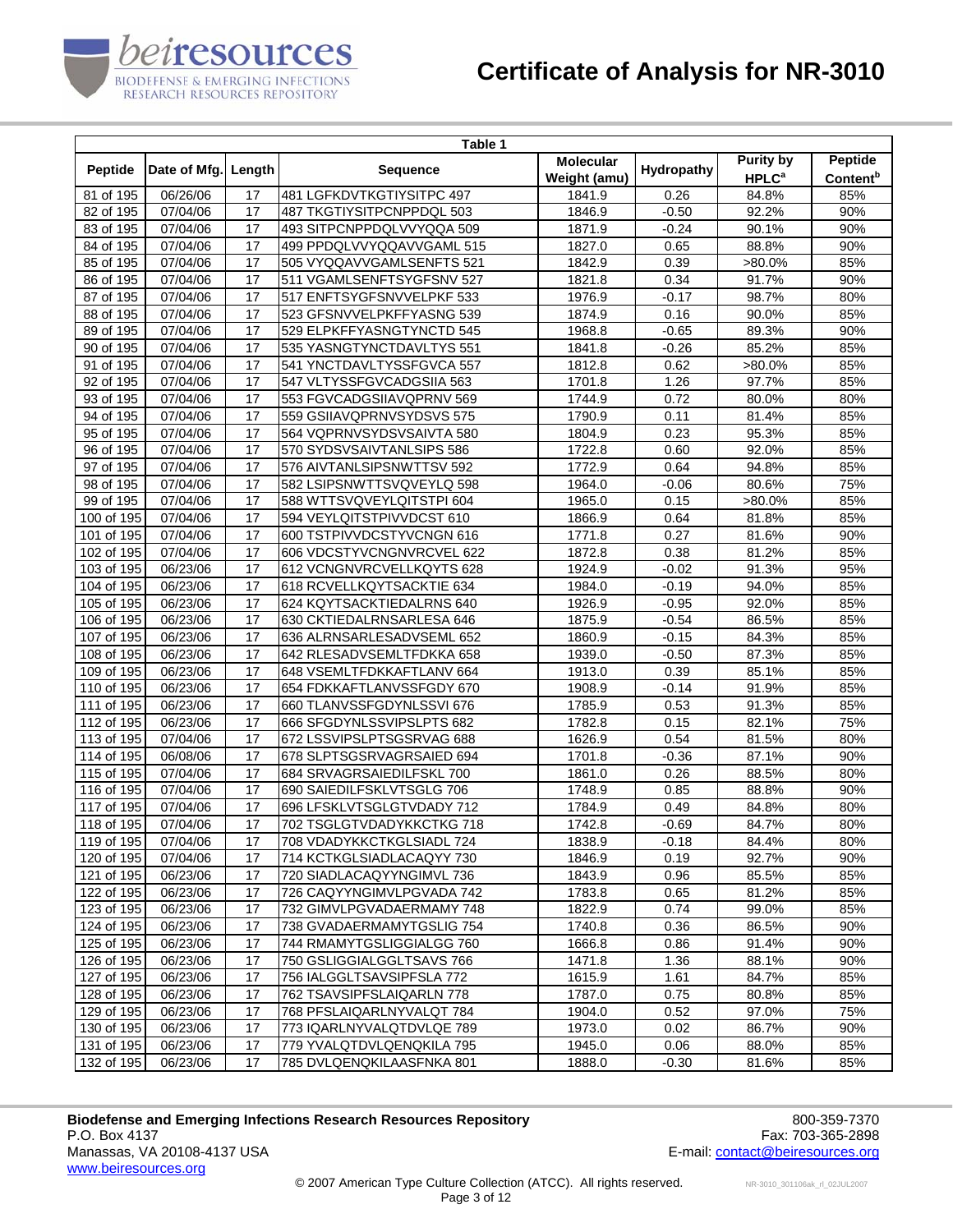

|                         |              |        | Table 1                     |                                  |            |                                             |                                               |
|-------------------------|--------------|--------|-----------------------------|----------------------------------|------------|---------------------------------------------|-----------------------------------------------|
| Peptide                 | Date of Mfg. | Length | <b>Sequence</b>             | <b>Molecular</b><br>Weight (amu) | Hydropathy | <b>Purity by</b><br><b>HPLC<sup>a</sup></b> | <b>Peptide</b><br><b>Content</b> <sup>b</sup> |
| 133 of 195              | 07/04/06     | 17     | 790 NQKILAASFNKAMTNIV 806   | 1862.0                           | 0.22       | 80.8%                                       | 90%                                           |
| 134 of 195              | 07/04/06     | 17     | 796 ASFNKAMTNIVDAFTGV 812   | 1784.9                           | 0.52       | 91.3%                                       | 95%                                           |
| 135 of 195              | 07/04/06     | 17     | 802 MTNIVDAFTGVNDAITQ 818   | 1808.9                           | 0.34       | 87.3%                                       | 90%                                           |
| 136 of 195              | 07/04/06     | 17     | 808 AFTGVNDAITQTSQALQ 824   | 1763.9                           | $-0.01$    | 90.4%                                       | 90%                                           |
| 137 of 195              | 06/08/06     | 17     | 814 DAITQTSQALQTVATAL 830   | 1730.9                           | 0.35       | 90.8%                                       | 95%                                           |
| 138 of 195              | 06/08/06     | 17     | 820 SQALQTVATALNKIQDV 836   | 1799.0                           | 0.14       | 82.8%                                       | 95%                                           |
| 139 of 195              | 06/08/06     | 17     | 826 VATALNKIQDVVNQQGN 842   | 1810.9                           | $-0.29$    | 92.3%                                       | 90%                                           |
| 140 of 195              | 06/08/06     | 17     | 832 KIQDVVNQQGNSLNHLT 848   | 1907.0                           | $-0.76$    | 80.4%                                       | 75%                                           |
| 141 of 195              | 07/04/06     | 17     | 838 NQQGNSLNHLTSQLRQN 854   | 1950.9                           | $-1.59$    | 83.6%                                       | 95%                                           |
| 142 of 195              | 06/08/06     | 17     | 844 LNHLTSQLRQNFQAISS 860   | 1956.0                           | $-0.46$    | 80.6%                                       | 95%                                           |
| 143 of 195              | 06/08/06     | 17     | 849 SQLRQNFQAISSSIQAI 865   | 1890.0                           | $-0.09$    | 90.9%                                       | 90%                                           |
| 144 of 195              | 07/04/06     | 17     | 855 FQAISSSIQAIYDRLDT 871   | 1927.0                           | 0.05       | 84.6%                                       | 85%                                           |
| 145 of 195              | 06/08/06     | 17     | 861 SIQAIYDRLDTIQADQQ 877   | 1977.0                           | $-0.64$    | 93.6%                                       | 90%                                           |
| 146 of 195              | 06/08/06     | 17     | 867 DRLDTIQADQQVDRLIT 883   | 1999.0                           | $-0.72$    | 86.7%                                       | 90%                                           |
| 147 of 195              | 06/08/06     | 17     | 872 IQADQQVDRLITGRLAA 888   | 1867.0                           | $-0.08$    | 94.0%                                       | 90%                                           |
| 148 of 195              | 06/08/06     | 17     | 878 VDRLITGRLAALNVFVS 894   | 1843.1                           | 1.00       | 93.9%                                       | 85%                                           |
| $\overline{149}$ of 195 | 06/08/06     | 17     | 884 GRLAALNVFVSHTLTKY 900   | 1889.0                           | 0.42       | 81.8%                                       | 85%                                           |
| 150 of 195              | 06/08/06     | 17     | 890 NVFVSHTLTKYTEVRAS 906   | 1951.0                           | $-0.15$    | 87.9%                                       | 80%                                           |
| 151 of 195              | 06/08/06     | 17     | 896 TLTKYTEVRASRQLAQQ 912   | 1992.1                           | $-0.92$    | 84.6%                                       | 75%                                           |
| 152 of 195              | 06/08/06     | 17     | 902 EVRASRQLAQQKVNECV 918   | 1957.0                           | $-0.72$    | 85.0%                                       | 80%                                           |
| 153 of 195              | 06/08/06     | 17     | 907 RQLAQQKVNECVKSQSK 923   | 1973.0                           | $-1.31$    | 86.4%                                       | 85%                                           |
| 154 of 195              | 06/08/06     | 17     | 913 KVNECVKSQSKRYGFCG 929   | 1931.9                           | $-0.84$    | 96.4%                                       | 85%                                           |
| 155 of 195              | 06/08/06     | 17     | 919 KSQSKRYGFCGNGTHIF 935   | 1928.9                           | $-0.86$    | 80.1%                                       | 85%                                           |
| 156 of 195              | 06/08/06     | 17     | 925 YGFCGNGTHIFSIVNAA 941   | 1769.8                           | 0.63       | 83.0%                                       | 90%                                           |
| 157 of 195              | 06/08/06     | 17     | 931 GTHIFSIVNAAPEGLVF 947   | 1770.9                           | 0.96       | 80.6%                                       | 85%                                           |
| 158 of 195              | 06/08/06     | 17     | 937 IVNAAPEGLVFLHTVLL 953   | 1805.0                           | 1.52       | 84.4%                                       | 85%                                           |
| 159 of 195              | 06/08/06     | 17     | 943 EGLVFLHTVLLPTQYKD 959   | 1972.0                           | 0.24       | 81.5%                                       | 75%                                           |
| 160 of 195              | 06/08/06     | 17     | 949 HTVLLPTQYKDVEAWSG 965   | 1943.0                           | $-0.36$    | 80.3%                                       | 90%                                           |
| 161 of 195              | 06/08/06     | 17     | 955 TQYKDVEAWSGLCVDGT 971   | 1870.8                           | $-0.39$    | 81.0%                                       | 85%                                           |
| 162 of 195              | 06/08/06     | 17     | 961 EAWSGLCVDGTNGYVLR 977   | 1838.8                           | 0.02       | 88.2%                                       | 90%                                           |
| 163 of 195              | 06/08/06     | 17     | 967 CVDGTNGYVLRQPNLAL 983   | 1831.9                           | 0.07       | 88.0%                                       | 95%                                           |
| 164 of 195              | 06/08/06     | 17     | 973 GYVLRQPNLALYKEGNY 989   | 1997.0                           | $-0.66$    | 84.3%                                       | 90%                                           |
| 165 of 195              | 06/08/06     | 17     | 979 PNLALYKEGNYYRITSR 995   | 2057.0                           | $-0.99$    | 84.6%                                       | 85%                                           |
| 166 of 195              | 06/08/06     | 17     | 985 KEGNYYRITSRIMFEPR 1001  | 2159.1                           | $-1.19$    | 99.2%                                       | 80%                                           |
| 167 of 195              | 06/08/06     | 17     | 991 RITSRIMFEPRIPTMAD 1007  | 2033.0                           | $-0.24$    | 86.0%                                       | 80%                                           |
| 168 of 195              | 06/08/06     | 17     | 997 MFEPRIPTMADFVQIEN 1013  | 2037.0                           | $-0.09$    | 86.4%                                       | 90%                                           |
| 169 of 195              | 07/04/06     | 17     | 1003 PTMADFVQIENCNVTFV 1019 | 1926.9                           | 0.49       | >80.0%                                      | 85%                                           |
| 170 of 195              | 07/04/06     | 17     | 1009 VQIENCNVTFVNISRSE 1025 | 1950.9                           | $-0.05$    | 81.5%                                       | 90%                                           |
| 171 of 195              | 07/04/06     | 17     | 1015 NVTFVNISRSELQTIVP 1031 | 1916.0                           | 0.30       | 87.0%                                       | 90%                                           |
| 172 of 195              | 06/08/06     | 17     | 1021 ISRSELQTIVPEYIDVN 1037 | 1975.0                           | -0.09      | 82.9%                                       | 90%                                           |
| 173 of 195              | 06/08/06     | 17     | 1026 LQTIVPEYIDVNKTLQE 1042 | 2002.0                           | $-0.25$    | 87.1%                                       | 90%                                           |
| 174 of 195              | 05/30/06     | 17     | 1032 EYIDVNKTLQELSYKLP 1048 | 2052.0                           | $-0.64$    | 92.1%                                       | 90%                                           |
| 175 of 195              | 05/30/06     | 17     | 1038 KTLQELSYKLPNYTVPD 1054 | 2008.0                           | $-0.84$    | 94.7%                                       | 90%                                           |
| 176 of 195              | 05/30/06     | 17     | 1044 SYKLPNYTVPDLVVEQY 1060 | 2027.0                           | $-0.37$    | 83.1%                                       | 90%                                           |
| 177 of 195              | 05/30/06     | 17     | 1050 YTVPDLVVEQYNQTILN 1066 | 2008.0                           | $-0.11$    | 80.3%                                       | 75%                                           |
| 178 of 195              | 05/30/06     | 17     | 1056 VVEQYNQTILNLTSEIS 1072 | 1950.0                           | $-0.02$    | 90.4%                                       | 75%                                           |
| 179 of 195              | 05/30/06     | 17     | 1061 NQTILNLTSEISTLENK 1077 | 1917.0                           | $-0.48$    | 83.0%                                       | 90%                                           |
| 180 of 195              | 05/30/06     | 17     | 1067 LTSEISTLENKSAELNY 1083 | 1910.9                           | $-0.52$    | 90.0%                                       | 90%                                           |
| 181 of 195              | 05/30/06     | 17     | 1073 TLENKSAELNYTVQKLQ 1089 | 1978.0                           | $-0.88$    | 89.5%                                       | 85%                                           |
| 182 of 195              | 05/30/06     | 17     | 1079 AELNYTVQKLQTLIDNI 1095 | 1975.0                           | $-0.07$    | 87.7%                                       | 75%                                           |
| 183 of 195              | 05/30/06     | 17     | 1085 VQKLQTLIDNINSTLVD 1101 | 1913.0                           | 0.10       | 81.7%                                       | 90%                                           |
| 184 of 195              | 05/30/06     | 17     | 1091 LIDNINSTLVDLKWLNR 1107 | 2026.1                           | 0.01       | 87.2%                                       | 85%                                           |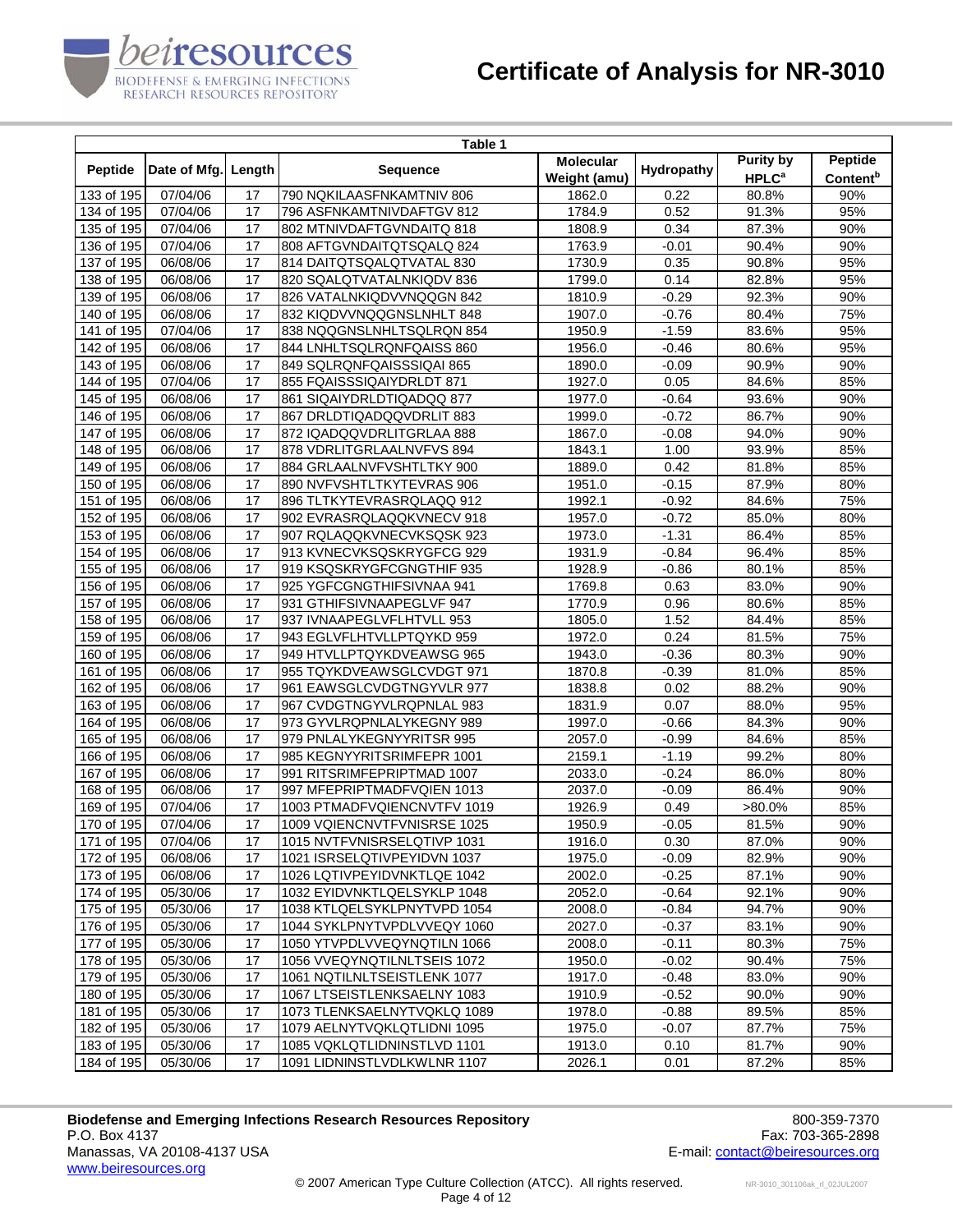

|                            |                                          |        | Table 1                      |                  |            |                         |                      |
|----------------------------|------------------------------------------|--------|------------------------------|------------------|------------|-------------------------|----------------------|
|                            |                                          |        |                              | <b>Molecular</b> |            | <b>Purity by</b>        | Peptide              |
| <b>Peptide</b>             | Date of Mfg.                             | Lenath | <b>Sequence</b>              | Weight (amu)     | Hydropathy | <b>HPLC<sup>a</sup></b> | Content <sup>b</sup> |
| 185 of 195                 | 06/08/06                                 | 17     | 1097 STLVDLKWLNRVETYIK 1113  | 2077.1           | $-0.17$    | 80.1%                   | 75%                  |
| 186 of 195                 | 06/08/06                                 | 17     | 1103 KWLNRVETYIKWPWWVW 1119  | 2389.2           | $-0.63$    | 92.2%                   | 85%                  |
| 187 of 195                 | 06/08/06                                 | 17     | 1109 ETYIKWPWWVWLCISVV 1125  | 2207.1           | 0.74       | 84.9%                   | 75%                  |
| 188 of 195                 | 06/08/06                                 | 17     | 11115 PWWVWLCISVVLIFVVS 1131 | 2045.1           | 2.18       | $>70.0\%$               | 70%                  |
| 189 of 195                 | 06/08/06                                 | 17     | 1121 CISVVLIFVVSMLLLCC 1137  | 1854.0           | 3.04       | $>70.0\%$               | 70%                  |
| 190 of 195                 | 05/30/06                                 | 17     | 1127 IFVVSMLLLCCCSTGCC 1143  | 1793.8           | 2.28       | $>80.0\%$               | 70%                  |
| 191 of 195                 | 05/30/06                                 | 17     | 1133 LLLCCCSTGCCGFFSCF 1149  | 1805.7           | 1.86       | $>80.0\%$               | 85%                  |
| 192 of 195                 | 05/30/06                                 | 17     | 1139 STGCCGFFSCFASSIRG 1155  | 1728.7           | 0.74       | 85.9%                   | 90%                  |
| 193 of 195                 | 05/30/06                                 | 17     | 1145 FFSCFASSIRGCCESTK 1161  | 1871.8           | 0.35       | 83.7%                   | 85%                  |
| 194 of 195                 | 05/30/06                                 | 17     | 1151 SSIRGCCESTKLPYYDV 1167  | 1919.8           | $-0.33$    | 84.5%                   | 85%                  |
| 195 of 195                 | 05/30/06                                 | 17     | 11157 CESTKLPYYDVEKIHIQ 1173 | 2065.0           | $-0.66$    | 81.5%                   | 75%                  |
| <sup>a</sup> % full-length |                                          |        |                              |                  |            |                         |                      |
|                            | <sup>b</sup> Remainder is salt and water |        |                              |                  |            |                         |                      |

#### Note: Actual amino acid results which are not within 30% of expected results are highlighted in red.

|           |          |      |      |       |      |       |      |            | Table 2 - Amino Acid Analysis |      |      |      |      |      |      |      |      |      |      |
|-----------|----------|------|------|-------|------|-------|------|------------|-------------------------------|------|------|------|------|------|------|------|------|------|------|
| Peptide   |          | Ala  | Arg  | Asx   | Cys  | Glx   | Gly  | <b>His</b> | lle                           | Leu  | Lys  | Met  | Phe  | Pro  | Ser  | Thr  | Trp  | Tyr  | Val  |
|           |          | (A)  | (R)  | (N,D) | (C)  | (Q,E) | (G)  | (H)        | (1)                           | (L)  | (K)  | (M)  | (F)  | (P)  | (S)  | (T)  | (W)  | (Y)  | (V)  |
| 1 of 195  | Expected | 3.00 |      |       | 1.00 | 1.00  | 1.00 | 1.00       | 1.00                          | 4.00 |      | 1.00 | 1.00 |      |      |      |      | 1.00 | 2.00 |
|           | Actual   | 2.70 |      |       | 0.80 | 0.90  | 0.80 | 0.90       | 0.90                          | 3.20 |      | 0.70 | 0.80 |      |      |      |      | 0.80 | 1.50 |
| 2 of 195  | Expected | 3.00 |      | 2.00  | 1.00 | 1.00  | 2.00 | 1.00       | 1.00                          | 3.00 |      |      |      |      |      | 2.00 |      | 1.00 |      |
|           | Actual   | 2.60 |      | 1.80  | 0.80 | 0.80  | 1.80 | 0.90       | 0.90                          | 2.60 |      |      |      |      |      | 1.50 |      | 0.80 |      |
| 3 of 195  | Expected | 1.00 |      | 2.00  | 2.00 | 1.00  | 2.00 |            | 1.00                          | 1.00 |      |      |      |      | 2.00 | 3.00 |      | 1.00 | 1.00 |
|           | Actual   | 0.90 |      | 1.80  | 1.50 | 0.90  | 1.80 |            | 0.90                          | 0.90 |      |      |      |      | 1.50 | 2.60 |      | 0.90 | 0.90 |
| 4 of 195  | Expected |      |      | 3.00  | 2.00 |       | 3.00 |            |                               | 1.00 |      |      |      |      | 2.00 | 2.00 |      | 2.00 | 2.00 |
|           | Actual   |      |      | 2.70  | 1.70 |       | 2.60 |            |                               | 0.90 |      |      |      |      | 1.80 | 1.70 |      | 1.80 | 1.80 |
| 5 of 195  | Expected | 1.00 |      | 2.00  | 2.00 | 1.00  | 2.00 |            |                               |      |      |      | 1.00 |      | 3.00 |      |      | 2.00 | 3.00 |
|           | Actual   | 0.90 |      | 1.80  | 1.70 | 0.90  | 1.60 |            |                               |      |      |      | 0.90 |      | 2.10 |      |      | 1.70 | 2.50 |
| 6 of 195  | Expected | 1.00 |      | 1.00  | 1.00 | 2.00  | 4.00 |            |                               |      |      |      | 1.00 |      | 2.00 |      |      | 2.00 | 3.00 |
|           | Actual   | 0.90 |      | 0.90  | 0.80 | 1.80  | 3.30 |            |                               |      |      |      | 0.90 |      | 1.40 |      |      | 1.40 | 2.70 |
| 7 of 195  | Expected | 2.00 |      | 2.00  |      | 2.00  | 2.00 |            | 1.00                          |      |      |      | 2.00 | 1.00 | 2.00 |      |      | 1.00 | 2.00 |
|           | Actual   | 1.70 |      | 1.70  |      | 1.80  | 1.60 |            | 0.80                          |      |      |      | 1.70 | 0.90 | 1.40 |      |      | 0.80 | 1.80 |
| 8 of 195  | Expected | 1.00 |      | 3.00  |      | 1.00  | 2.00 |            | 1.00                          | 1.00 |      |      | 3.00 | 1.00 | 2.00 |      | 1.00 | 1.00 |      |
|           | Actual   | 0.90 |      | 2.70  |      | 0.90  | 1.80 |            | 0.90                          | 0.90 |      |      | 2.70 | 0.90 | 1.80 |      | 0.80 | 0.90 |      |
| 9 of 195  | Expected | 1.00 |      | 4.00  |      |       |      |            |                               | 2.00 |      |      | 3.00 | 1.00 | 3.00 | 2.00 | 1.00 |      |      |
|           | Actual   | 0.90 |      | 3.60  |      |       |      |            |                               | 1.80 |      |      | 2.70 | 0.90 | 2.30 | 1.60 | 0.70 |      |      |
| 10 of 195 | Expected |      |      | 4.00  |      |       | 1.00 |            |                               | 2.00 |      |      | 1.00 |      | 2.00 | 2.00 | 1.00 |      | 4.00 |
|           | Actual   |      |      | 3.70  |      |       | 0.90 |            |                               | 1.80 |      |      | 0.90 |      | 1.70 | 1.70 | 0.70 |      | 3.70 |
| 11 of 195 | Expected |      | 1.00 | 2.00  |      | 1.00  | 1.00 |            |                               | 1.00 |      |      | 1.00 | 1.00 | 3.00 | 2.00 |      |      | 4.00 |
|           | Actual   |      | 0.90 | 1.80  |      | 0.90  | 0.90 |            |                               | 0.90 |      |      | 0.90 | 0.90 | 2.70 | 1.60 |      |      | 3.60 |
| 12 of 195 | Expected |      | 1.00 | 2.00  | 1.00 | 1.00  | 1.00 |            |                               | 4.00 |      |      | 1.00 | 1.00 | 1.00 |      | 1.00 |      | 3.00 |
|           | Actual   |      | 0.90 | 1.80  | 0.80 | 0.90  | 0.90 |            |                               | 3.60 |      |      | 0.90 | 0.90 | 0.70 |      | 0.70 |      | 2.70 |
| 13 of 195 | Expected |      | 1.00 | 1.00  | 1.00 | 1.00  | 1.00 |            |                               | 5.00 |      |      | 1.00 | 1.00 | 3.00 |      | 1.00 |      | 1.00 |
|           | Actual   |      | 0.90 | 0.90  | 0.80 | 0.90  | 0.90 |            |                               | 4.40 |      |      | 0.90 | 0.90 | 2.70 |      | 0.80 |      | 0.90 |
| 14 of 195 | Expected |      | 1.00 | 1.00  | 1.00 |       | 2.00 |            |                               | 3.00 |      |      | 2.00 |      | 2.00 | 2.00 | 1.00 |      | 2.00 |
|           | Actual   |      | 0.90 | 0.90  | 0.80 |       | 1.80 |            |                               | 2.60 |      |      | 1.80 |      | 1.60 | 1.70 | 0.80 |      | 1.60 |
| 15 of 195 | Expected |      | 1.00 | 1.00  |      |       | 4.00 |            |                               | 1.00 |      |      | 3.00 |      | 1.00 | 3.00 |      | 1.00 | 2.00 |
|           | Actual   |      | 0.90 | 0.90  |      |       | 3.60 |            |                               | 0.90 |      |      | 2.70 |      | 0.90 | 2.70 |      | 0.90 | 1.80 |
| 16 of 195 | Expected |      | 1.00 | 2.00  | 1.00 |       | 5.00 |            |                               |      | 1.00 |      | 2.00 |      |      | 3.00 |      | 1.00 | 1.00 |
|           | Actual   |      | 0.90 | 1.80  | 0.80 |       | 4.50 |            |                               |      | 0.90 |      | 1.70 |      |      | 2.40 |      | 0.70 | 0.90 |
| 17 of 195 | Expected |      | 1.00 | 3.00  | 1.00 |       | 4.00 |            |                               | 1.00 | 1.00 |      | 2.00 |      | 2.00 | 1.00 |      |      | 1.00 |
|           | Actual   |      | 0.90 | 2.80  | 0.80 |       | 3.60 |            |                               | 0.90 | 0.90 |      | 1.80 |      | 1.80 | 0.80 |      |      | 0.90 |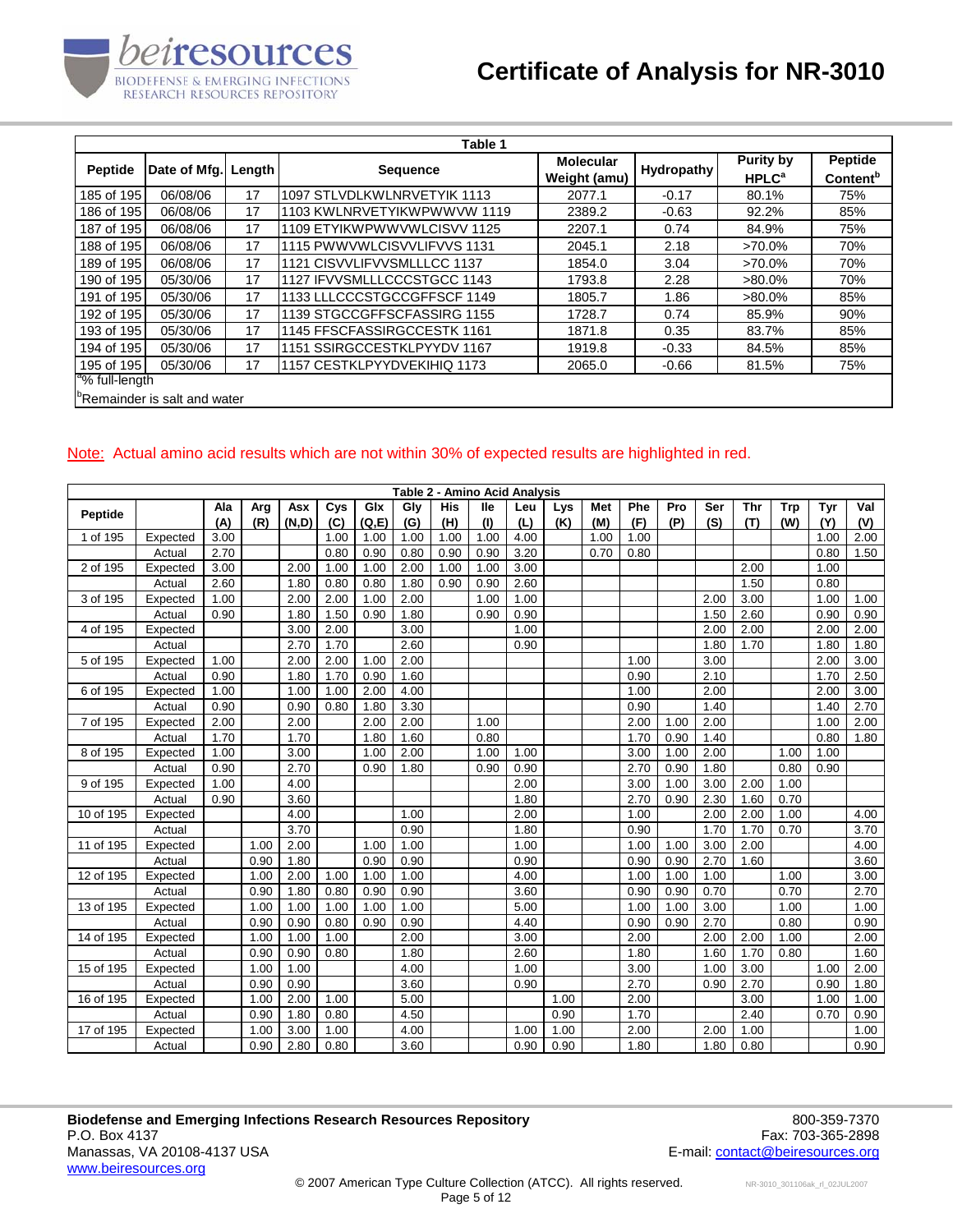|                |                    |              |              |              |              |               |              |            | Table 2 - Amino Acid Analysis |              |                   |            |              |              |              |              |                   |              |              |
|----------------|--------------------|--------------|--------------|--------------|--------------|---------------|--------------|------------|-------------------------------|--------------|-------------------|------------|--------------|--------------|--------------|--------------|-------------------|--------------|--------------|
| <b>Peptide</b> |                    | Ala<br>(A)   | Arg<br>(R)   | Asx<br>(N,D) | Cys<br>(C)   | Glx<br>(Q, E) | Gly<br>(G)   | His<br>(H) | lle<br>(1)                    | Leu<br>(L)   | <b>Lys</b><br>(K) | Met<br>(M) | Phe<br>(F)   | Pro<br>(P)   | Ser<br>(S)   | Thr<br>(T)   | <b>Trp</b><br>(W) | Tyr<br>(Y)   | Val<br>(V)   |
| 18 of 195      | Expected           |              | 1.00         | 3.00         | 1.00         |               | 2.00         |            | 1.00                          | 1.00         | 1.00              |            | 1.00         |              | 3.00         |              |                   | 1.00         | 2.00         |
|                | Actual             |              | 0.90         | 2.80         | 0.80         |               | 1.70         |            | 0.70                          | 0.90         | 0.80              |            | 0.90         |              | 2.70         |              |                   | 0.90         | 2.60         |
| 19 of 195      | Expected           |              | 1.00         | 4.00         |              | 2.00          |              |            | 1.00                          | 2.00         |                   |            | 1.00         |              | 3.00         |              |                   | 1.00         | 2.00         |
|                | Actual             |              | 0.90         | 3.60         |              | 1.80          |              |            | 0.70                          | 1.80         |                   |            | 0.90         |              | 2.70         |              |                   | 0.80         | 1.80         |
| 20 of 195      | Expected           |              | 3.00         | 4.00         |              | 2.00          | 1.00         |            | 1.00                          | 2.00         |                   |            | 1.00         |              |              | 1.00         |                   | 1.00         | 1.00         |
|                | Actual             |              | 2.30         | 3.10         |              | 1.80          | 0.80         |            | 0.70                          | 1.70         |                   |            | 0.80         |              |              | 0.80         |                   | 0.80         | 0.70         |
| 21 of 195      | Expected           |              | 2.00         | 2.00         |              | 2.00          | 1.00         |            | 1.00                          | 3.00         | 1.00              |            | 2.00         |              | 1.00         | 2.00         |                   |              |              |
|                | Actual             |              | 1.80<br>2.00 | 1.50         |              | 1.50          | 0.90         |            | 0.80                          | 2.50         | 0.90              |            | 1.60         |              | 0.80         | 1.60         |                   |              |              |
| 22 of 195      | Expected<br>Actual |              | 1.70         |              |              |               | 2.00<br>1.50 |            | 1.00<br>0.80                  | 2.00<br>1.60 | 1.00<br>0.80      |            | 2.00<br>1.60 |              | 1.00<br>0.70 | 2.00<br>1.50 |                   | 1.00<br>0.80 | 3.00<br>2.30 |
| 23 of 195      | Expected           |              |              | 2.00         | 1.00         |               | 1.00         |            |                               | 1.00         | 1.00              |            | 2.00         |              | 1.00         | 3.00         |                   | 2.00         | 3.00         |
|                | Actual             |              |              | 1.80         | 0.80         |               | 0.90         |            |                               | 0.80         | 0.80              |            | 1.60         |              | 0.60         | 2.30         |                   | 1.60         | 2.70         |
| 24 of 195      | Expected           | 1.00         |              | 3.00         | 1.00         |               | 2.00         |            |                               | 1.00         |                   |            | 1.00         |              | 1.00         | 2.00         |                   | 1.00         | 4.00         |
|                | Actual             | 0.90         |              | 2.70         | 0.80         |               | 1.60         |            |                               | 0.90         |                   |            | 0.90         |              | 0.70         | 1.60         |                   | 0.80         | 3.20         |
| 25 of 195      | Expected           | 1.00         |              | 3.00         | 1.00         |               | 2.00         | 1.00       | 1.00                          | 1.00         |                   |            | 1.00         | 1.00         | 1.00         | 3.00         |                   |              | 1.00         |
|                | Actual             | 0.90         |              | 2.70         | 0.80         |               | 1.80         | 0.90       | 0.80                          | 0.80         |                   |            | 0.90         | 0.90         | 0.90         | 2.50         |                   |              | 0.90         |
| 26 of 195      | Expected           | 1.00         |              | 2.00         |              |               | 3.00         | 1.00       | 1.00                          | 1.00         |                   |            | 2.00         | 1.00         | 1.00         | 1.00         |                   | 1.00         | 2.00         |
|                | Actual             | 0.90         |              | 1.80         |              |               | 2.70         | 0.90       | 0.90                          | 0.90         |                   |            | 1.80         | 0.90         | 0.70         | 0.90         |                   | 0.90         | 1.80         |
| 27 of 195      | Expected           |              |              | 2.00         | 1.00         |               | 2.00         |            | 1.00                          | 1.00         |                   |            | 3.00         | 1.00         |              | 3.00         |                   | 1.00         | 2.00         |
|                | Actual             |              |              | 1.80         | 0.80         |               | 1.80         |            | 0.80                          | 0.90         |                   |            | 2.70         | 0.90         |              | 2.70         |                   | 0.90         | 1.80         |
| 28 of 195      | Expected           |              |              | 3.00         | 1.00         | 1.00          | 2.00         |            | 1.00                          | 1.00         |                   |            | 2.00         |              |              | 4.00         |                   | 1.00         | 1.00         |
|                | Actual             |              |              | 2.70         | 0.80         | 0.90          | 1.70         |            | 0.90                          | 0.90         |                   |            | 1.80         |              |              | 3.20         |                   | 0.80         | 0.90         |
| 29 of 195      | Expected           | 2.00         |              | 2.00         |              | 1.00          | 2.00         |            | 1.00                          |              |                   |            | 2.00         |              | 1.00         | 4.00         |                   |              | 2.00         |
|                | Actual             | 1.80         |              | 1.80         |              | 0.90          | 1.80         |            | 0.90                          |              |                   |            | 1.80         |              | 0.70         | 3.30         |                   |              | 1.70         |
| 30 of 195      | Expected           | 2.00         | 1.00         | 1.00         |              | 1.00          | 2.00         |            |                               | 1.00         | 1.00              |            | 1.00         | 1.00         | 1.00         | 3.00         |                   |              | 2.00         |
| 31 of 195      | Actual<br>Expected | 1.70<br>2.00 | 0.90<br>2.00 | 0.80         |              | 0.90<br>1.00  | 1.60<br>1.00 |            | 1.00                          | 0.80<br>1.00 | 0.80<br>1.00      |            | 0.90<br>2.00 | 0.90<br>1.00 | 0.70<br>1.00 | 2.40<br>1.00 |                   |              | 1.70<br>3.00 |
|                | Actual             | 1.80         | 1.70         |              |              | 0.90          | 0.80         |            | 0.80                          | 0.90         | 0.90              |            | 1.80         | 0.90         | 0.70         | 0.90         |                   |              | 2.50         |
| 32 of 195      | Expected           |              | 2.00         |              |              | 1.00          | 1.00         | 1.00       | 2.00                          |              | 1.00              |            | 2.00         | 1.00         | 1.00         | 2.00         |                   | 1.00         | 2.00         |
|                | Actual             |              | 1.60         |              |              | 0.80          | 0.70         | 0.80       | 1.60                          |              | 0.80              |            | 1.60         | 0.70         | 0.70         | 1.50         |                   | 0.80         | 1.60         |
| 33 of 195      | Expected           |              | 2.00         | 1.00         |              |               | 2.00         | 1.00       | 2.00                          |              |                   |            | 3.00         |              | 1.00         | 1.00         |                   | 3.00         | 1.00         |
|                | Actual             |              | 1.70         | 0.90         |              |               | 1.60         | 0.80       | 1.60                          |              |                   |            | 2.50         |              | 0.70         | 0.80         |                   | 2.40         | 0.80         |
| 34 of 195      | Expected           |              | 1.00         | 2.00         |              | 1.00          | 3.00         | 1.00       | 1.00                          | 1.00         |                   |            | 2.00         |              |              | 1.00         |                   | 3.00         | 1.00         |
|                | Actual             |              | 0.90         | 1.70         |              | 0.90          | 2.60         | 0.80       | 0.80                          | 0.90         |                   |            | 1.50         |              |              | 0.80         |                   | 2.30         | 0.90         |
| 35 of 195      | Expected           | 1.00         | 1.00         | 3.00         |              | 1.00          | 2.00         |            |                               | 1.00         |                   |            | 2.00         |              |              | 1.00         |                   | 2.00         | 3.00         |
|                | Actual             | 0.90         | 0.90         | 2.80         |              | 0.90          | 1.80         |            |                               | 0.90         |                   |            | 1.90         |              |              | 0.90         |                   | 1.80         | 2.90         |
| 36 of 195      | Expected           | 2.00         |              | 3.00         |              | 2.00          | 1.00         |            |                               | 1.00         |                   |            | 1.00         |              |              | 4.00         |                   |              | 3.00         |
|                | Actual             | 1.80         |              | 2.50         |              | 1.80          | 0.90         |            |                               | 0.90         |                   |            | 0.80         |              |              | 3.60         |                   |              | 2.70         |
| 37 of 195      | Expected           | 2.00         |              | 3.00         | 1.00         | 1.00          |              |            |                               |              |                   |            | 2.00         |              |              | 5.00         |                   |              | 3.00         |
|                | Actual             | 1.90         |              | 2.70         | 0.80         | 0.90          |              |            |                               |              |                   |            | 1.80         |              |              | 4.70         |                   |              | 2.90         |
| 38 of 195      | Expected<br>Actual | 4.00<br>3.60 |              | 2.00<br>1.80 | 1.00<br>0.80 | 1.00<br>0.90  |              |            |                               | 1.00<br>0.90 |                   |            | 1.00<br>0.90 |              | 1.00<br>0.80 | 4.00<br>3.20 |                   | 1.00<br>0.90 | 1.00<br>0.90 |
| 39 of 195      | Expected           | 3.00         |              | 2.00         | 1.00         |               |              |            |                               | 2.00         |                   |            | 1.00         |              | 2.00         | 1.00         |                   | 1.00         | 4.00         |
|                | Actual             | 2.70         |              | 1.80         | 0.70         |               |              |            |                               | 1.70         |                   |            | 0.70         |              | 1.50         | 0.70         |                   | 0.80         | 3.60         |
| 40 of 195      | Expected           | 3.00         |              | 3.00         | 0.00         | 1.00          |              |            | 1.00                          | 1.00         |                   |            |              |              | 3.00         | 1.00         |                   | 1.00         | 3.00         |
|                | Actual             | 2.80         |              | 2.80         | 0.00         | 0.90          |              |            | 0.90                          | 0.90         |                   |            |              |              | 2.60         | 0.90         |                   | 0.90         | 2.80         |
| 41 of 195      | Expected           | 1.00         |              | 3.00         | 1.00         | 1.00          |              |            | 3.00                          | 1.00         |                   |            |              |              | 3.00         | 1.00         |                   | 1.00         | 2.00         |
|                | Actual             | 0.90         |              | 2.70         | 0.80         | 0.90          |              |            | 2.70                          | 0.90         |                   |            |              |              | 2.60         | 0.90         |                   | 0.90         | 1.80         |
| 42 of 195      | Expected           | 1.00         | 2.00         | 3.00         | 1.00         |               |              |            | 4.00                          | 1.00         |                   |            |              |              | 2.00         | 1.00         |                   | 1.00         | 1.00         |
|                | Actual             | 0.90         | 1.80         | 2.70         | 0.80         |               |              |            | 3.30                          | 0.90         |                   |            |              |              | 1.70         | 0.90         |                   | 0.90         | 0.90         |
| 43 of 195      | Expected           |              | 2.00         | 3.00         | 2.00         | 1.00          |              |            | 2.00                          | 2.00         |                   |            | 1.00         |              | 2.00         |              |                   | 1.00         | 1.00         |
|                | Actual             |              | 1.80         | 2.80         | 1.50         | 0.90          |              |            | 1.70                          | 1.80         |                   |            | 0.90         |              | 1.50         |              |                   | 0.80         | 0.90         |
| 44 of 195      | Expected           |              | 2.00         | 4.00         | 1.00         | 1.00          | 1.00         |            | 1.00                          | 2.00         |                   |            | 2.00         | 1.00         | 1.00         |              |                   |              | 1.00         |
|                | Actual             |              | 1.80         | 3.60         | 0.70         | 0.90          | 0.80         |            | 0.80                          | 1.80         |                   |            | 1.80         | 0.90         | 0.90         |              |                   |              | 0.90         |
| 45 of 195      | Expected           |              |              | 3.00         |              | 1.00          | 1.00         |            | 1.00                          | 1.00         |                   |            | 2.00         | 2.00         | 3.00         | 1.00         |                   | 1.00         | 1.00         |
|                | Actual             |              |              | 2.70         |              | 0.90          | 0.90         |            | 0.90                          | 0.90         |                   |            | 1.80         | 1.80         | 2.60         | 0.90         |                   | 0.90         | 0.90         |
| 46 of 195      | Expected           |              |              | 1.00         |              | 2.00          | 1.00         |            | 1.00                          | 1.00         |                   |            | 1.00         | 3.00         | 3.00         | 1.00         |                   | 1.00         | 2.00         |
|                | Actual             |              |              | 0.90         |              | 1.80          | 0.80         |            | 0.90                          | 0.90         |                   |            | 0.90         | 2.70         | 2.10         | 0.80         |                   | 0.80         | 1.80         |

**Biodefense and Emerging Infections Research Resources Repository 600-859-7370**<br>P.O. Box 4137 Fax: 703-365-2898 P.O. Box 4137 Fax: 703-365-2898<br>Manassas, VA 20108-4137 USA The Superior of the Superior of the Superior Contact (Series of the Superior of th<br>E-mail: <u>contact @beiresources.org</u> www.beiresources.org

*eiresources* 

BIODEFENSE & EMERGING INFECTIONS<br>RESEARCH RESOURCES REPOSITORY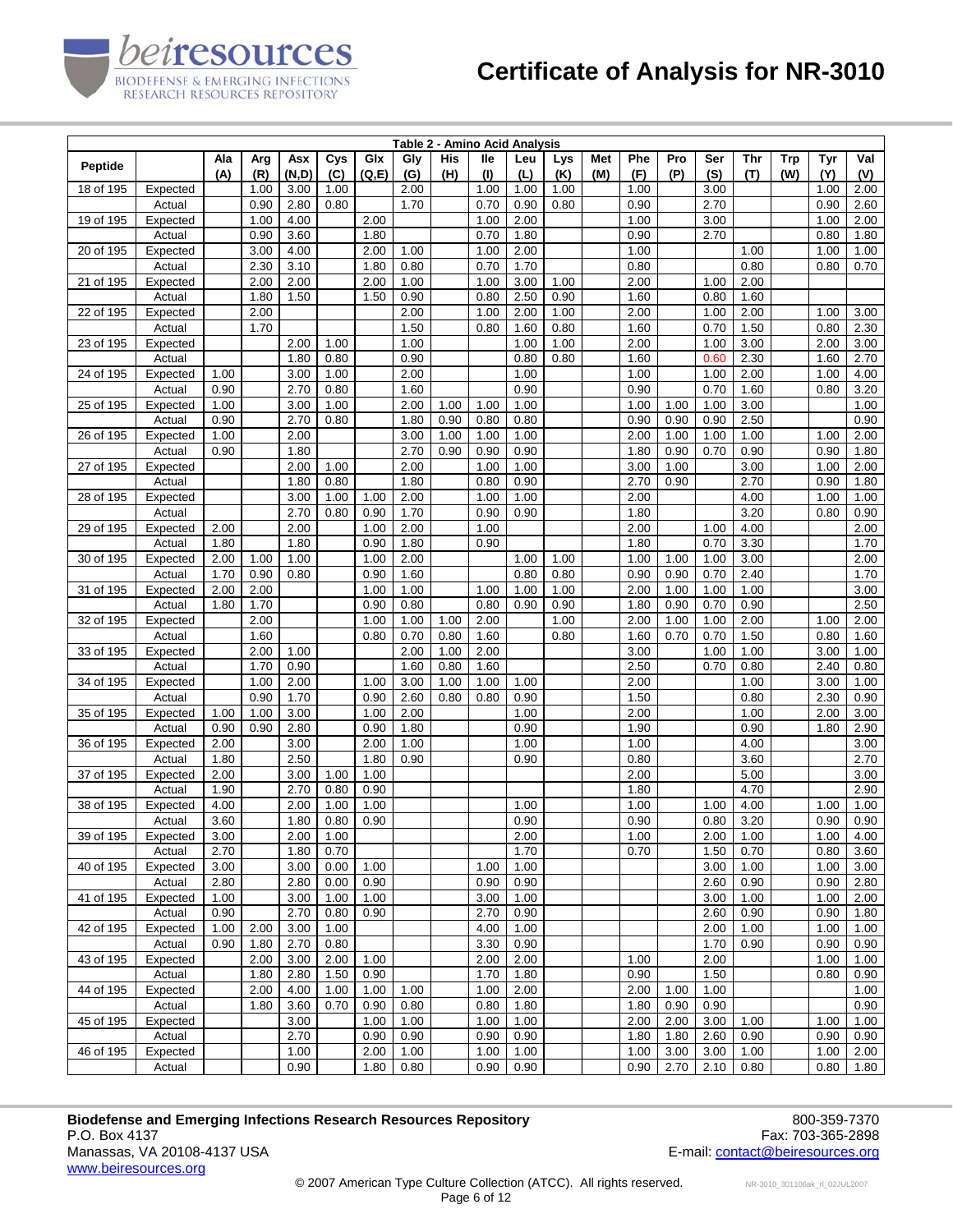|                |          |      |      |       |      |        |      |      | Table 2 - Amino Acid Analysis |      |      |      |      |      |      |      |            |      |      |
|----------------|----------|------|------|-------|------|--------|------|------|-------------------------------|------|------|------|------|------|------|------|------------|------|------|
| <b>Peptide</b> |          | Ala  | Arg  | Asx   | Cys  | Glx    | Gly  | His  | lle                           | Leu  | Lys  | Met  | Phe  | Pro  | Ser  | Thr  | <b>Trp</b> | Tyr  | Val  |
|                |          | (A)  | (R)  | (N,D) | (C)  | (Q, E) | (G)  | (H)  | (1)                           | (L)  | (K)  | (M)  | (F)  | (P)  | (S)  | (T)  | (W)        | (Y)  | (V)  |
| 47 of 195      | Expected |      |      |       |      | 2.00   |      |      | 2.00                          | 2.00 |      |      |      | 2.00 | 5.00 | 1.00 |            |      | 3.00 |
|                | Actual   |      |      |       |      | 1.80   |      |      | 1.60                          | 1.80 |      |      |      | 1.80 | 4.50 | 0.70 |            |      | 2.70 |
| 48 of 195      | Expected |      |      |       |      | 1.00   |      | 2.00 | 1.00                          | 2.00 | 1.00 |      |      | 2.00 | 3.00 |      |            | 1.00 | 4.00 |
|                | Actual   |      |      |       |      | 0.90   |      | 1.60 | 0.70                          | 1.60 | 0.80 |      |      | 1.70 | 2.40 |      |            | 0.80 | 3.20 |
| 49 of 195      | Expected |      |      |       |      |        |      | 2.00 | 2.00                          | 2.00 | 1.00 |      | 1.00 | 1.00 | 2.00 | 1.00 |            | 2.00 | 3.00 |
|                | Actual   |      |      |       |      |        |      | 1.70 | 1.30                          | 1.70 | 0.90 |      | 0.90 | 0.90 | 1.50 | 0.90 |            | 1.70 | 2.20 |
| 50 of 195      | Expected |      |      | 1.00  |      | 1.00   |      | 2.00 | 1.00                          | 1.00 | 2.00 |      | 2.00 | 1.00 |      | 1.00 |            | 2.00 | 3.00 |
|                | Actual   |      |      | 0.80  |      | 0.80   |      | 1.50 | 0.70                          | 0.80 | 1.60 |      | 1.60 | 0.80 |      | 0.70 |            | 1.60 | 2.40 |
| 51 of 195      | Expected |      |      | 1.00  | 1.00 | 1.00   | 3.00 |      | 1.00                          | 1.00 | 2.00 |      | 2.00 | 1.00 | 1.00 |      |            | 1.00 | 2.00 |
|                | Actual   |      |      | 0.90  | 0.80 | 0.90   | 2.50 |      | 0.70                          | 0.90 | 1.70 |      | 1.80 | 0.90 | 0.80 |      |            | 0.90 | 1.80 |
| 52 of 195      | Expected | 1.00 |      | 2.00  | 2.00 | 1.00   | 3.00 |      |                               |      | 2.00 |      | 2.00 | 2.00 | 1.00 |      |            | 1.00 |      |
|                | Actual   | 0.90 |      | 1.80  | 1.50 | 0.90   | 2.70 |      |                               |      | 1.80 |      | 1.80 | 1.80 | 0.90 |      |            | 0.90 |      |
| 53 of 195      | Expected | 1.00 |      | 2.00  | 2.00 |        | 4.00 |      | 1.00                          | 1.00 | 1.00 |      | 1.00 | 1.00 |      | 1.00 |            | 1.00 | 1.00 |
|                | Actual   | 0.90 |      | 1.80  | 1.50 |        | 3.60 |      | 0.80                          | 0.90 | 0.80 |      | 0.90 | 0.90 |      | 0.80 |            | 0.80 | 0.90 |
| 54 of 195      | Expected | 2.00 |      | 4.00  | 1.00 | 1.00   | 1.00 |      | 1.00                          | 1.00 |      |      | 1.00 | 1.00 |      | 2.00 |            | 1.00 | 1.00 |
|                | Actual   | 1.80 |      | 3.60  | 0.80 | 0.90   | 0.90 |      | 0.90                          | 0.90 |      |      | 0.90 | 0.90 |      | 1.70 |            | 0.80 | 0.90 |
| 55 of 195      | Expected | 1.00 |      | 3.00  | 1.00 | 1.00   | 1.00 |      | 1.00                          | 2.00 | 1.00 |      | 1.00 | 1.00 |      | 2.00 |            |      | 2.00 |
|                | Actual   | 0.80 |      | 2.50  | 0.80 | 0.90   | 0.80 |      | 0.80                          | 1.70 | 0.80 |      | 0.80 | 0.90 |      | 1.50 |            |      | 1.70 |
| 56 of 195      | Expected |      |      | 3.00  | 1.00 | 1.00   | 1.00 | 1.00 |                               | 1.00 | 1.00 |      | 2.00 | 1.00 | 1.00 | 3.00 |            |      | 1.00 |
|                | Actual   |      |      | 2.60  | 0.80 | 0.90   | 0.90 | 0.80 |                               | 0.80 | 0.80 |      | 1.50 | 0.90 | 0.90 | 2.50 |            |      | 0.90 |
| 57 of 195      | Expected | 1.00 |      | 1.00  | 1.00 |        | 1.00 | 1.00 |                               | 1.00 | 1.00 |      | 1.00 | 1.00 | 1.00 | 3.00 |            | 1.00 | 3.00 |
|                | Actual   | 0.90 |      | 0.90  | 0.80 |        | 0.80 | 0.80 |                               | 0.80 | 0.90 |      | 0.80 | 0.90 | 0.80 | 2.50 |            | 0.80 | 2.70 |
| 58 of 195      | Expected | 2.00 | 1.00 | 1.00  |      |        | 1.00 | 1.00 |                               |      | 1.00 |      | 1.00 |      | 1.00 | 3.00 |            | 2.00 | 3.00 |
|                | Actual   | 1.80 | 0.80 | 0.80  |      |        | 0.70 | 0.80 |                               |      | 0.90 |      | 0.80 |      | 0.80 | 2.40 |            | 1.60 | 2.60 |
| 59 of 195      | Expected | 3.00 | 1.00 | 2.00  |      |        | 1.00 |      | 1.00                          |      | 1.00 |      |      |      | 2.00 |      | 1.00       | 2.00 | 3.00 |
|                | Actual   | 2.70 | 0.90 | 1.80  |      |        | 0.90 |      | 0.90                          |      | 0.70 |      |      |      | 1.70 |      | 0.80       | 1.60 | 2.60 |
| 60 of 195      | Expected | 2.00 | 1.00 | 3.00  | 1.00 |        | 2.00 |      | 1.00                          |      |      |      | 1.00 | 1.00 | 2.00 | 1.00 | 1.00       |      | 1.00 |
|                | Actual   | 1.60 | 0.90 | 2.70  | 0.80 |        | 1.60 |      | 0.90                          |      |      |      | 0.90 | 0.90 | 1.50 | 0.80 | 0.70       |      | 0.90 |
| 61 of 195      | Expected | 1.00 |      | 3.00  | 1.00 |        | 2.00 |      | 1.00                          |      | 1.00 |      | 2.00 | 1.00 | 3.00 | 1.00 |            |      | 1.00 |
|                | Actual   | 0.90 |      | 2.70  | 0.70 |        | 1.80 |      | 0.80                          |      | 0.90 |      | 1.80 | 0.90 | 2.60 | 0.90 |            |      | 0.90 |
| 62 of 195      | Expected |      |      | 3.00  | 1.00 |        | 3.00 |      |                               |      | 2.00 |      | 4.00 | 1.00 | 1.00 |      |            |      | 2.00 |
|                | Actual   |      |      | 2.70  | 0.80 |        | 2.70 |      |                               |      | 1.80 |      | 3.50 | 0.90 | 0.90 |      |            |      | 1.80 |
| 63 of 195      | Expected |      |      | 2.00  | 1.00 |        | 2.00 |      |                               | 1.00 | 2.00 |      | 4.00 |      | 2.00 |      |            |      | 3.00 |
|                | Actual   |      |      | 1.80  | 0.80 |        | 1.80 |      |                               | 0.90 | 1.80 |      | 3.70 |      | 1.50 |      |            |      | 2.70 |
| 64 of 195      | Expected |      |      | 1.00  | 1.00 |        | 3.00 |      | 1.00                          | 1.00 | 2.00 |      | 3.00 | 1.00 | 2.00 |      |            |      | 2.00 |
|                | Actual   |      |      | 0.90  | 0.70 |        | 2.70 |      | 0.80                          | 0.90 | 1.80 |      | 2.70 | 0.80 | 1.60 |      |            |      | 1.80 |
| 65 of 195      | Expected | 1.00 |      | 1.00  | 2.00 |        | 2.00 |      | 2.00                          | 1.00 | 1.00 | 1.00 | 1.00 | 2.00 | 1.00 |      |            |      | 2.00 |
|                | Actual   | 0.90 |      | 0.90  | 1.60 |        | 1.70 |      | 1.70                          | 0.80 | 0.90 | 0.80 | 0.90 | 1.70 | 0.70 |      |            |      | 1.70 |
| 66 of 195      | Expected | 3.00 |      | 2.00  | 1.00 |        | 2.00 |      | 2.00                          |      |      | 1.00 |      | 2.00 | 1.00 |      | 1.00       | 1.00 | 1.00 |
|                | Actual   | 2.70 |      | 1.60  | 0.70 |        | 1.60 |      | 1.50                          |      |      | 0.70 |      | 1.80 | 0.70 |      | 0.80       | 0.80 | 0.80 |
| 67 of 195      | Expected | 3.00 |      | 1.00  |      |        | 1.00 |      | 2.00                          |      | 1.00 | 1.00 |      | 1.00 | 1.00 | 1.00 | 1.00       | 3.00 | 1.00 |
|                | Actual   | 2.60 |      | 0.80  |      |        | 0.80 |      | 1.60                          |      | 0.80 | 0.70 |      | 0.80 | 0.70 | 0.80 | 0.80       | 2.40 | 0.80 |
| 68 of 195      | Expected | 1.00 |      | 1.00  |      |        | 1.00 |      | 1.00                          | 1.00 | 1.00 |      |      |      | 3.00 | 1.00 | 2.00       | 4.00 | 1.00 |
|                | Actual   | 0.80 |      | 0.70  |      |        | 0.90 |      | 0.80                          | 0.80 | 0.70 |      |      |      | 2.10 | 0.80 | 1.20       | 2.90 | 0.80 |
| 69 of 195      | Expected |      |      | 2.00  |      |        | 3.00 |      | 2.00                          | 1.00 |      |      |      |      | 3.00 | 1.00 | 1.00       | 3.00 | 1.00 |
|                | Actual   |      |      | 1.90  |      |        | 2.70 |      | 1.80                          | 0.90 |      |      |      |      | 2.40 | 0.80 | 0.70       | 2.40 | 0.90 |
| 70 of 195      | Expected |      |      | 2.00  |      | 1.00   | 3.00 |      | 1.00                          | 1.00 |      |      |      | 2.00 | 2.00 | 1.00 | 1.00       | 1.00 | 2.00 |
|                | Actual   |      |      | 1.80  |      | 0.90   | 2.60 |      | 0.90                          | 0.80 |      |      |      | 1.80 | 1.40 | 0.90 | 0.70       | 0.70 | 1.80 |
| 71 of 195      | Expected |      |      | 2.00  |      | 2.00   | 4.00 |      | 1.00                          |      |      |      |      | 2.00 | 2.00 | 1.00 |            |      | 3.00 |
|                | Actual   |      |      | 1.80  |      | 1.90   | 3.80 |      | 0.90                          |      |      |      |      | 1.80 | 1.60 | 0.90 |            |      | 2.70 |
| 72 of 195      | Expected |      |      | 1.00  |      | 2.00   | 2.00 |      |                               | 1.00 |      | 1.00 | 1.00 | 2.00 | 2.00 | 1.00 |            |      | 4.00 |
|                | Actual   |      |      | 0.90  |      | 1.80   | 1.70 |      |                               | 0.90 |      | 0.70 | 0.90 | 1.80 | 1.60 | 0.80 |            |      | 3.60 |
| 73 of 195      | Expected |      |      | 2.00  | 1.00 | 1.00   | 1.00 |      |                               | 1.00 | 2.00 | 1.00 | 1.00 |      | 2.00 | 2.00 |            | 1.00 | 2.00 |
|                | Actual   |      |      | 1.80  | 0.80 | 0.90   | 0.80 |      |                               | 0.90 | 1.70 | 0.80 | 0.90 |      | 1.60 | 1.70 |            | 0.80 | 1.70 |
| 74 of 195      | Expected |      |      | 4.00  | 1.00 |        |      |      | 1.00                          | 1.00 | 2.00 | 1.00 |      |      | 1.00 | 2.00 |            | 2.00 | 2.00 |
|                | Actual   |      |      | 3.60  | 0.80 |        |      |      | 0.90                          | 0.90 | 1.80 | 0.80 |      |      | 0.90 | 1.70 |            | 1.80 | 1.80 |

*eiresources* 

BIODEFENSE & EMERGING INFECTIONS<br>RESEARCH RESOURCES REPOSITORY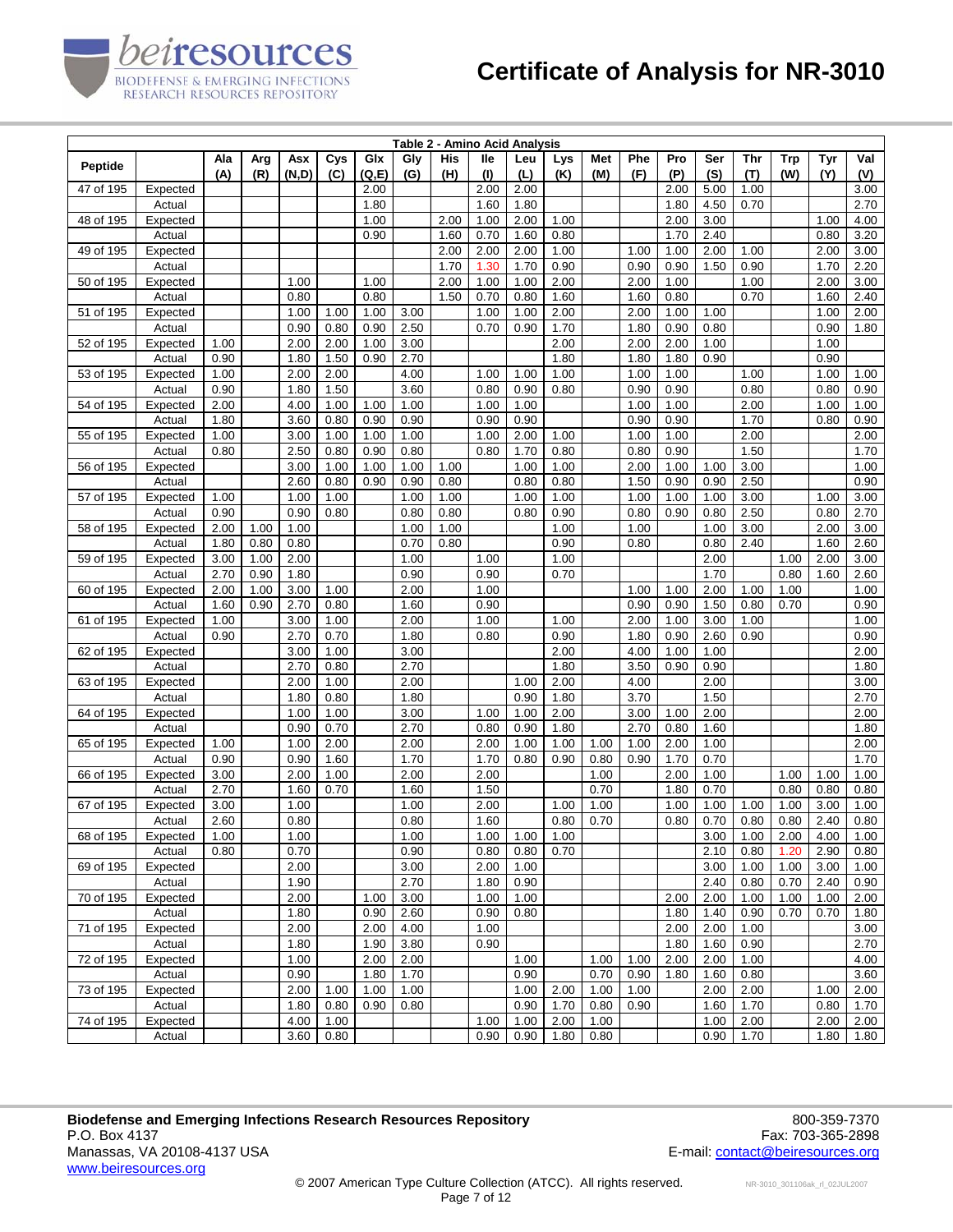| Table 2 - Amino Acid Analysis |                    |              |            |              |              |               |              |            |              |              |            |              |              |              |              |              |                   |              |              |
|-------------------------------|--------------------|--------------|------------|--------------|--------------|---------------|--------------|------------|--------------|--------------|------------|--------------|--------------|--------------|--------------|--------------|-------------------|--------------|--------------|
| <b>Peptide</b>                |                    | Ala<br>(A)   | Arg<br>(R) | Asx<br>(N,D) | Cys<br>(C)   | Glx<br>(Q, E) | Gly<br>(G)   | His<br>(H) | lle<br>(1)   | Leu<br>(L)   | Lys<br>(K) | Met<br>(M)   | Phe<br>(F)   | Pro<br>(P)   | Ser<br>(S)   | Thr<br>(T)   | <b>Trp</b><br>(W) | Tyr<br>(Y)   | Val<br>(V)   |
| 75 of 195                     | Expected           |              | 1.00       | 2.00         | 1.00         |               | 2.00         |            | 2.00         |              | 2.00       |              |              |              | 1.00         | 1.00         |                   | 2.00         | 3.00         |
|                               | Actual             |              | 0.90       | 1.80         | 0.70         |               | 1.80         |            | 1.80         |              | 1.40       |              |              |              | 0.80         | 0.70         |                   | 1.40         | 2.70         |
| 76 of 195                     | Expected           |              | 1.00       | 3.00         |              |               | 2.00         |            | 2.00         |              |            |              | 1.00         |              | 2.00         | 1.00         |                   | 1.00         | 4.00         |
|                               | Actual             |              | 0.90       | 2.70         |              |               | 1.70         |            | 1.60         |              |            |              | 0.90         |              | 1.50         | 0.80         |                   | 0.80         | 3.60         |
| 77 of 195                     | Expected           |              | 1.00       | 3.00         |              |               | 2.00         |            | 2.00         | 1.00         |            |              | 1.00         |              | 1.00         | 2.00         |                   | 1.00         | 3.00         |
|                               | Actual             |              | 0.90       | 2.80         |              |               | 1.60         |            | 1.60         | 0.90         |            |              | 0.90         |              | 0.80         | 1.60         |                   | 0.80         | 2.60         |
| 78 of 195                     | Expected           |              |            | 4.00         |              |               | 2.00         |            | 1.00         | 1.00         |            |              | 1.00         |              | 3.00         | 4.00         |                   | 1.00         |              |
| 79 of 195                     | Actual<br>Expected |              |            | 3.60<br>3.00 |              |               | 1.70<br>3.00 |            | 0.90<br>1.00 | 0.90<br>2.00 | 1.00       |              | 0.90<br>1.00 |              | 2.10<br>2.00 | 3.20<br>3.00 |                   | 0.80<br>1.00 |              |
|                               | Actual             |              |            | 2.70         |              |               | 2.70         |            | 0.90         | 1.80         | 0.90       |              | 0.90         |              | 1.70         | 2.60         |                   | 0.80         |              |
| 80 of 195                     | Expected           |              |            | 2.00         |              |               | 3.00         |            | 1.00         | 2.00         | 2.00       |              | 1.00         |              | 2.00         | 3.00         |                   |              | 1.00         |
|                               | Actual             |              |            | 1.70         |              |               | 2.40         |            | 0.80         | 1.70         | 1.80       |              | 0.90         |              | 1.40         | 2.30         |                   |              | 0.90         |
| 81 of 195                     | Expected           |              |            | 1.00         | 1.00         |               | 2.00         |            | 2.00         | 1.00         | 2.00       |              | 1.00         | 1.00         | 1.00         | 3.00         |                   | 1.00         | 1.00         |
|                               | Actual             |              |            | 0.80         | 0.80         |               | 1.60         |            | 1.80         | 0.90         | 1.70       |              | 0.80         | 0.90         | 0.70         | 2.50         |                   | 0.80         | 0.90         |
| 82 of 195                     | Expected           |              |            | 2.00         | 1.00         | 1.00          | 1.00         |            | 2.00         | 1.00         | 1.00       |              |              | 3.00         | 1.00         | 3.00         |                   | 1.00         |              |
|                               | Actual             |              |            | 1.80         | 0.80         | 0.90          | 0.90         |            | 1.80         | 0.90         | 0.90       |              |              | 2.70         | 0.90         | 2.70         |                   | 0.90         |              |
| 83 of 195                     | Expected           | 1.00         |            | 2.00         | 1.00         | 3.00          |              |            | 1.00         | 1.00         |            |              |              | 3.00         | 1.00         | 1.00         |                   | 1.00         | 2.00         |
|                               | Actual             | 0.90         |            | 1.80         | 0.80         | 2.80          |              |            | 0.90         | 0.90         |            |              |              | 2.70         | 0.70         | 0.80         |                   | 0.90         | 1.80         |
| 84 of 195                     | Expected           | 2.00         |            | 1.00         |              | 3.00          | 1.00         |            |              | 2.00         |            | 1.00         |              | 2.00         |              |              |                   | 1.00         | 4.00         |
|                               | Actual             | 1.80         |            | 0.90         |              | 2.70          | 0.90         |            |              | 1.80         |            | 0.90         |              | 1.80         |              |              |                   | 0.90         | 3.60         |
| 85 of 195                     | Expected<br>Actual | 2.00<br>1.80 |            | 1.00<br>0.90 |              | 3.00<br>2.80  | 1.00<br>0.90 |            |              | 1.00<br>0.90 |            | 1.00<br>0.80 | 1.00<br>0.90 |              | 2.00<br>1.60 | 1.00<br>0.90 |                   | 1.00<br>0.80 | 3.00<br>2.50 |
| 86 of 195                     | Expected           | 1.00         |            | 2.00         |              | 1.00          | 2.00         |            |              | 1.00         |            | 1.00         | 2.00         |              | 3.00         | 1.00         |                   | 1.00         | 2.00         |
|                               | Actual             | 0.90         |            | 1.80         |              | 0.90          | 1.80         |            |              | 0.90         |            | 0.80         | 1.90         |              | 2.20         | 0.90         |                   | 0.90         | 1.80         |
| 87 of 195                     | Expected           |              |            | 2.00         |              | 2.00          | 1.00         |            |              | 1.00         | 1.00       |              | 3.00         | 1.00         | 2.00         | 1.00         |                   | 1.00         | 2.00         |
|                               | Actual             |              |            | 1.60         |              | 1.60          | 0.80         |            |              | 0.80         | 0.80       |              | 2.40         | 0.80         | 1.60         | 0.80         |                   | 0.80         | 1.50         |
| 88 of 195                     | Expected           | 1.00         |            | 2.00         |              | 1.00          | 2.00         |            |              | 1.00         | 1.00       |              | 3.00         | 1.00         | 2.00         |              |                   | 1.00         | 2.00         |
|                               | Actual             | 0.90         |            | 1.80         |              | 0.90          | 1.60         |            |              | 0.90         | 0.90       |              | 2.60         | 0.90         | 1.30         |              |                   | 0.90         | 1.80         |
| 89 of 195                     | Expected           | 1.00         |            | 3.00         | 1.00         | 1.00          | 1.00         |            |              | 1.00         | 1.00       |              | 2.00         | 1.00         | 1.00         | 2.00         |                   | 2.00         |              |
|                               | Actual             | 0.90         |            | 2.80         | 0.80         | 0.90          | 0.90         |            |              | 0.90         | 0.90       |              | 1.80         | 0.90         | 0.90         | 1.50         |                   | 1.80         |              |
| 90 of 195                     | Expected           | 2.00         |            | 3.00         | 1.00         |               | 1.00         |            |              | 1.00         |            |              |              |              | 2.00         | 3.00         |                   | 3.00         | 1.00         |
|                               | Actual             | 1.80         |            | 2.70         | 0.80         |               | 0.80         |            |              | 0.90         |            |              |              |              | 1.50         | 2.70         |                   | 2.60         | 0.90         |
| 91 of 195                     | Expected           | 2.00         |            | 2.00         | 2.00         |               | 1.00         |            |              | 1.00         |            |              | 1.00         |              | 2.00         | 2.00         |                   | 2.00         | 2.00         |
|                               | Actual             | 1.80         |            | 1.60         | 1.50         |               | 0.90         |            |              | 0.80         |            |              | 0.90         |              | 1.50         | 1.60         |                   | 1.70         | 1.70         |
| 92 of 195                     | Expected<br>Actual | 2.00<br>1.80 |            | 1.00<br>0.90 | 1.00<br>0.80 |               | 2.00<br>1.70 |            | 2.00<br>1.70 | 1.00<br>0.80 |            |              | 1.00<br>0.90 |              | 3.00<br>2.30 | 1.00<br>0.90 |                   | 1.00<br>0.80 | 2.00<br>1.80 |
| 93 of 195                     | Expected           | 2.00         | 1.00       | 2.00         | 1.00         | 1.00          | 2.00         |            | 2.00         |              |            |              | 1.00         | 1.00         | 1.00         |              |                   |              | 3.00         |
|                               | Actual             | 1.60         | 0.90       | 1.70         | 0.80         | 0.90          | 1.50         |            | 1.40         |              |            |              | 0.70         | 0.90         | 0.80         |              |                   |              | 2.40         |
| 94 of 195                     | Expected           | 1.00         | 1.00       | 2.00         |              | 1.00          | 1.00         |            | 2.00         |              |            |              |              | 1.00         | 4.00         |              |                   | 1.00         | 3.00         |
|                               | Actual             | 0.90         | 0.90       | 1.80         |              | 0.90          | 0.80         |            | 1.60         |              |            |              |              | 0.90         | 3.40         |              |                   | 0.90         | 2.70         |
| 95 of 195                     | Expected           | 2.00         | 1.00       | 2.00         |              | 1.00          |              |            | 1.00         |              |            |              |              | 1.00         | 3.00         | 1.00         |                   | 1.00         | 4.00         |
|                               | Actual             | 1.80         | 0.90       | 1.80         |              | 0.90          |              |            | 0.80         |              |            |              |              | 0.90         | 2.10         | 0.90         |                   | 0.80         | 3.30         |
| 96 of 195                     | Expected           | 2.00         |            | 2.00         |              |               |              |            | 2.00         | 1.00         |            |              |              | 1.00         | 5.00         | 1.00         |                   | 1.00         | 2.00         |
|                               | Actual             | 1.80         |            | 1.80         |              |               |              |            | 1.80         | 0.90         |            |              |              | 0.90         | 3.80         | 0.90         |                   | 0.80         | 1.80         |
| 97 of 195                     | Expected           | 2.00         |            | 2.00         |              |               |              |            | 2.00         | 1.00         |            |              |              | 1.00         | 3.00         | 3.00         | 1.00              |              | 2.00         |
|                               | Actual             | 1.80         |            | 1.60         |              |               |              |            | 1.60         | 0.90         |            |              |              | 0.90         | 2.10         | 2.40         | 0.70              |              | 1.80         |
| 98 of 195                     | Expected           |              |            | 1.00         |              | 3.00          |              |            | 1.00         | 2.00         |            |              |              | 1.00         | 3.00         | 2.00         | 1.00              | 1.00         | 2.00         |
| 99 of 195                     | Actual<br>Expected |              |            | 0.60         |              | 2.90<br>3.00  |              |            | 0.70<br>2.00 | 1.50<br>1.00 |            |              |              | 0.90         | 1.90<br>2.00 | 2.60<br>4.00 | 0.80              | 0.80         | 1.80<br>2.00 |
|                               | Actual             |              |            |              |              | 2.90          |              |            | 1.80         | 0.90         |            |              |              | 1.00<br>0.90 | 1.40         | 3.10         | 1.00<br>0.60      | 1.00<br>0.90 | 1.60         |
| 100 of 195                    | Expected           |              |            | 1.00         | 1.00         | 2.00          |              |            | 2.00         | 1.00         |            |              |              | 1.00         | 2.00         | 3.00         |                   | 1.00         | 3.00         |
|                               | Actual             |              |            | 0.90         | 0.80         | 1.70          |              |            | 1.80         | 0.90         |            |              |              | 0.90         | 1.60         | 2.70         |                   | 0.80         | 2.60         |
| 101 of 195                    | Expected           |              |            | 3.00         | 2.00         | 0.00          | 1.00         |            | 1.00         |              |            |              |              | 1.00         | 2.00         | 3.00         |                   | 1.00         | 3.00         |
|                               | Actual             |              |            | 2.70         | 1.50         | 0.00          | 0.90         |            | 0.80         |              |            |              |              | 0.90         | 1.50         | 2.60         |                   | 0.90         | 2.70         |
| 102 of 195                    | Expected           |              | 1.00       | 3.00         | 3.00         | 1.00          | 1.00         |            |              | 1.00         |            |              |              |              | 1.00         | 1.00         |                   | 1.00         | 4.00         |
|                               | Actual             |              | 0.90       | 2.60         | 2.30         | 0.90          | 0.80         |            |              | 0.90         |            |              |              |              | 0.70         | 0.80         |                   | 0.80         | 3.50         |
| 103 of 195                    | Expected           |              | 1.00       | 2.00         | 2.00         | 2.00          | 1.00         |            |              | 2.00         | 1.00       |              |              |              | 1.00         | 1.00         |                   | 1.00         | 3.00         |
|                               | Actual             |              | 0.90       | 1.80         | 1.60         | 1.90          | 0.90         |            |              | 1.80         | 0.90       |              |              |              | 0.90         | 0.90         |                   | 0.90         | 2.80         |

*eiresources* 

BIODEFENSE & EMERGING INFECTIONS<br>RESEARCH RESOURCES REPOSITORY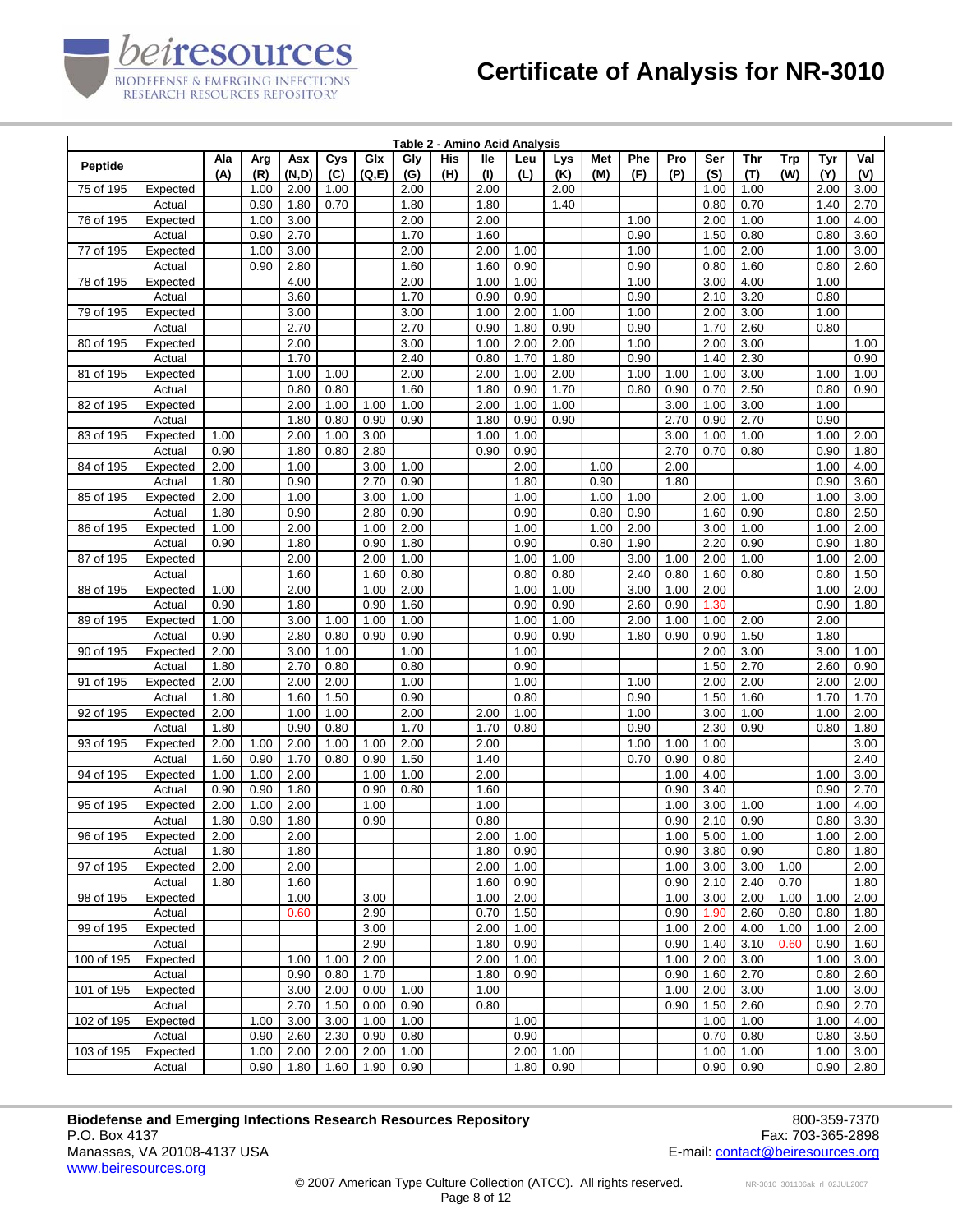|            |                     |              |              |              | Table 2 - Amino Acid Analysis |              |              |            |              |              |              |              |              |            |              |              |                   |              |              |
|------------|---------------------|--------------|--------------|--------------|-------------------------------|--------------|--------------|------------|--------------|--------------|--------------|--------------|--------------|------------|--------------|--------------|-------------------|--------------|--------------|
| Peptide    |                     | Ala<br>(A)   | Arg<br>(R)   | Asx<br>(N,D) | Cys<br>(C)                    | Glx<br>(Q,E) | Gly<br>(G)   | His<br>(H) | lle<br>(1)   | Leu<br>(L)   | Lys<br>(K)   | Met<br>(M)   | Phe<br>(F)   | Pro<br>(P) | Ser<br>(S)   | Thr<br>(T)   | <b>Trp</b><br>(W) | Tyr<br>(Y)   | Val<br>(V)   |
| 104 of 195 | Expected            | 1.00         | 1.00         |              | 2.00                          | 3.00         |              |            | 1.00         | 2.00         | 2.00         |              |              |            | 1.00         | 2.00         |                   | 1.00         | 1.00         |
|            | Actual              | 0.90         | 0.90         |              | 1.60                          | 2.80         |              |            | 0.90         | 1.80         | 1.80         |              |              |            | 0.80         | 1.70         |                   | 0.90         | 0.90         |
| 105 of 195 | Expected            | 2.00         | 1.00         | 2.00         | 1.00                          | 2.00         |              |            | 1.00         | 1.00         | 2.00         |              |              |            | 2.00         | 2.00         |                   | 1.00         |              |
|            | Actual              | 1.80         | 0.90         | 1.80         | 0.80                          | 1.80         |              |            | 0.90         | 0.90         | 1.70         |              |              |            | 1.60         | 1.70         |                   | 0.80         |              |
| 106 of 195 | Expected            | 3.00         | 2.00         | 2.00         | 1.00                          | 2.00         |              |            | 1.00         | 2.00         | 1.00         |              |              |            | 2.00         | 1.00         |                   |              |              |
|            | Actual              | 2.60         | 1.70         | 1.80         | 0.80                          | 1.80         |              |            | 0.80         | 1.70         | 0.90         |              |              |            | 1.30         | 0.80         |                   |              |              |
| 107 of 195 | Expected            | 3.00         | 2.00         | 2.00         |                               | 2.00         |              |            |              | 3.00         |              | 1.00         |              |            | 3.00         |              |                   |              | 1.00         |
|            | Actual              | 2.60         | 1.60         | 1.70         |                               | 1.80         |              |            |              | 2.50         |              | 0.70         |              |            | 2.20         |              |                   |              | 0.90         |
| 108 of 195 | Expected            | 2.00         | 1.00         | 2.00         |                               | 2.00         |              |            |              | 2.00         | 2.00         | 1.00         | 1.00         |            | 2.00         | 1.00         |                   |              | 1.00         |
|            | Actual              | 1.80         | 0.90         | 1.80         |                               | 1.80         |              |            |              | 1.80         | 1.80         | 0.80         | 0.90         |            | 1.50         | 0.80         |                   |              | 0.90         |
| 109 of 195 | Expected<br>Actual  | 2.00<br>1.70 |              | 2.00<br>1.70 |                               | 1.00<br>0.80 |              |            |              | 2.00<br>1.70 | 2.00<br>1.70 | 1.00<br>0.70 | 2.00<br>1.70 |            | 1.00<br>0.80 | 2.00<br>1.50 |                   |              | 2.00<br>1.70 |
| 110 of 195 | Expected            | 2.00         |              | 3.00         |                               |              | 1.00         |            |              | 1.00         | 2.00         |              | 3.00         |            | 2.00         | 1.00         |                   | 1.00         | 1.00         |
|            | Actual              | 1.80         |              | 2.70         |                               |              | 0.90         |            |              | 0.90         | 1.80         |              | 2.70         |            | 1.80         | 0.90         |                   | 0.70         | 0.90         |
| 111 of 195 | Expected            | 1.00         |              | 3.00         |                               |              | 1.00         |            | 1.00         | 2.00         |              |              | 1.00         |            | 4.00         | 1.00         |                   | 1.00         | 2.00         |
|            | Actual              | 0.80         |              | 2.50         |                               |              | 0.90         |            | 0.80         | 1.60         |              |              | 0.90         |            | 3.30         | 0.80         |                   | 0.80         | 1.50         |
| 112 of 195 | Expected            |              |              | 2.00         |                               |              | 1.00         |            | 1.00         | 2.00         |              |              | 1.00         | 2.00       | 5.00         | 1.00         |                   | 1.00         | 1.00         |
|            | Actual              |              |              | 1.60         |                               |              | 0.80         |            | 0.70         | 1.60         |              |              | 0.70         | 1.50       | 3.50         | 0.70         |                   | 0.70         | 0.80         |
| 113 of 195 | Expected            | 1.00         | 1.00         |              |                               |              | 2.00         |            | 1.00         | 2.00         |              |              |              | 2.00       | 5.00         | 1.00         |                   |              | 2.00         |
|            | Actual              | 0.80         | 0.80         |              |                               |              | 1.50         |            | 0.80         | 1.60         |              |              |              | 1.70       | 3.50         | 0.80         |                   |              | 1.60         |
| 114 of 195 | Expected            | 2.00         | 2.00         | 1.00         |                               | 1.00         | 2.00         |            | 1.00         | 1.00         |              |              |              | 1.00       | 4.00         | 1.00         |                   |              | 1.00         |
|            | Actual              | 1.80         | 1.80         | 0.90         |                               | 0.90         | 1.60         |            | 0.90         | 0.90         |              |              |              | 0.90       | 3.60         | 0.90         |                   |              | 0.90         |
| 115 of 195 | Expected            | 2.00         | 2.00         | 1.00         |                               | 1.00         | 1.00         |            | 2.00         | 2.00         | 1.00         |              | 1.00         |            | 3.00         | 0.00         |                   |              | 1.00         |
|            | Actual              | 1.60         | 1.60         | 0.80         |                               | 0.90         | 0.80         |            | 1.50         | 1.60         | 0.80         |              | 0.80         |            | 2.10         | 0.00         |                   |              | 0.80         |
| 116 of 195 | Expected            | 1.00         |              | 1.00         |                               | 1.00         | 2.00         |            | 2.00         | 3.00         | 1.00         |              | 1.00         |            | 3.00         | 1.00         |                   |              | 1.00         |
|            | Actual              | 0.90         |              | 0.90         |                               | 0.90         | 1.70         |            | 1.80         | 2.70         | 0.90         |              | 0.90         |            | 2.20         | 0.80         |                   |              | 0.90         |
| 117 of 195 | Expected            | 1.00         |              | 2.00         |                               |              | 2.00         |            |              | 3.00         | 1.00         |              | 1.00         |            | 2.00         | 2.00         |                   | 1.00         | 2.00         |
|            | Actual              | 0.80         |              | 1.60         |                               |              | 1.60         |            |              | 2.40         | 0.80         |              | 0.80         |            | 1.50         | 1.50         |                   | 0.70         | 1.60         |
| 118 of 195 | Expected            | 1.00         |              | 2.00         | 1.00                          |              | 3.00         |            |              | 1.00         | 3.00         |              |              |            | 1.00         | 3.00         |                   | 1.00         | 1.00         |
|            | Actual              | 0.80         |              | 1.70         | 0.70                          |              | 2.40         |            |              | 0.80         | 2.40         |              |              |            | 0.80         | 2.40         |                   | 0.80         | 0.90         |
| 119 of 195 | Expected            | 2.00         |              | 3.00         | 1.00                          |              | 1.00         |            | 1.00         | 2.00         | 3.00         |              |              |            | 1.00         | 1.00         |                   | 1.00         | 1.00         |
|            | Actual              | 1.60         |              | 2.30         | 0.80                          |              | 0.80         |            | 0.80         | 1.60         | 2.40         |              |              |            | 0.70         | 0.80         |                   | 0.80         | 0.80         |
| 120 of 195 | Expected<br>Actual  | 3.00<br>2.70 |              | 1.00         | 2.00<br>1.60                  | 1.00<br>0.90 | 1.00         |            | 1.00         | 2.00<br>1.80 | 2.00<br>1.80 |              |              |            | 1.00<br>0.90 | 1.00<br>0.80 |                   | 2.00<br>1.80 |              |
| 121 of 195 | Expected            | 3.00         |              | 0.90<br>2.00 | 1.00                          | 1.00         | 0.90<br>1.00 |            | 0.80<br>2.00 | 2.00         |              | 1.00         |              |            | 1.00         |              |                   | 2.00         | 1.00         |
|            | Actual              | 2.70         |              | 1.80         | 0.80                          | 0.90         | 0.90         |            | 1.80         | 1.80         |              | 0.90         |              |            | 0.70         |              |                   | 1.80         | 0.90         |
| 122 of 195 | Expected            | 3.00         |              | 2.00         | 1.00                          | 1.00         | 2.00         |            | 1.00         | 1.00         |              | 1.00         |              | 1.00       |              |              |                   | 2.00         | 2.00         |
|            | Actual              | 2.40         |              | 1.70         | 0.70                          | 0.90         | 1.80         |            | 0.90         | 0.90         |              | 0.90         |              | 0.90       |              |              |                   | 1.70         | 1.80         |
| 123 of 195 | Expected            | 3.00         | 1.00         | 1.00         |                               | 1.00         | 2.00         |            | 1.00         | 1.00         |              | 3.00         |              | 1.00       |              |              |                   | 1.00         | 2.00         |
|            | Actual              | 2.80         | 0.90         | 0.90         |                               | 0.90         | 1.60         |            | 0.90         | 0.90         |              | 2.40         |              | 0.90       |              |              |                   | 0.80         | 1.80         |
| 124 of 195 | Expected            | 3.00         | 1.00         | 1.00         |                               | 1.00         | 3.00         |            | 1.00         | 1.00         |              | 2.00         |              |            | 1.00         | 1.00         |                   | 1.00         | 1.00         |
|            | Actual              | 2.80         | 0.90         | 0.90         |                               | 0.90         | 2.80         |            | 0.90         | 0.90         |              | 1.70         |              |            | 0.90         | 0.90         |                   | 0.80         | 0.90         |
|            | 125 of 195 Expected | 2.00         | 1.00         |              |                               |              | 5.00         |            | 2.00         | 2.00         |              | 2.00         |              |            | 1.00         | 1.00         |                   | 1.00         |              |
|            | Actual              | 1.80         | 0.90         |              |                               |              | 4.50         |            | 1.80         | 1.80         |              | 1.60         |              |            | 0.80         | 0.80         |                   | 0.80         |              |
| 126 of 195 | Expected            | 2.00         |              |              |                               |              | 5.00         |            | 2.00         | 3.00         |              |              |              |            | 3.00         | 1.00         |                   |              | 1.00         |
|            | Actual              | 1.80         |              |              |                               |              | 4.50         |            | 1.80         | 2.70         |              |              |              |            | 2.60         | 0.90         |                   |              | 0.90         |
| 127 of 195 | Expected            | 3.00         |              |              |                               |              | 2.00         |            | 2.00         | 3.00         |              |              | 1.00         | 1.00       | 3.00         | 1.00         |                   |              | 1.00         |
|            | Actual              | 2.40         |              |              |                               |              | 1.70         |            | 1.70         | 2.40         |              |              | 0.90         | 0.90       | 2.50         | 0.80         |                   |              | 0.90         |
| 128 of 195 | Expected            | 3.00         | 1.00         | 1.00         |                               | 1.00         |              |            | 2.00         | 2.00         |              |              | 1.00         | 1.00       | 3.00         | 1.00         |                   |              | 1.00         |
|            | Actual              | 2.70         | 0.80         | 0.80         |                               | 0.90         |              |            | 1.70         | 1.70         |              |              | 0.90         | 0.90       | 2.20         | 0.80         |                   |              | 0.90         |
| 129 of 195 | Expected            | 3.00         | 1.00         | 1.00         |                               | 2.00         |              |            | 1.00         | 3.00         |              |              | 1.00         | 1.00       | 1.00         | 1.00         |                   | 1.00         | 1.00         |
|            | Actual              | 2.20         | 0.70         | 0.80         |                               | 1.40         |              |            | 0.70         | 2.20         |              |              | 0.70         | 0.70       | 0.70         | 0.70         |                   | 0.70         | 0.80         |
| 130 of 195 | Expected<br>Actual  | 2.00<br>1.80 | 1.00<br>0.90 | 2.00<br>1.80 |                               | 4.00<br>3.60 |              |            | 1.00<br>0.90 | 3.00<br>2.70 |              |              |              |            |              | 1.00<br>0.90 |                   | 1.00<br>0.90 | 2.00<br>1.80 |
| 131 of 195 | Expected            | 2.00         |              | 2.00         |                               | 4.00         |              |            | 1.00         | 3.00         | 1.00         |              |              |            |              | 1.00         |                   | 1.00         | 2.00         |
|            | Actual              | 1.80         |              | 1.80         |                               | 3.20         |              |            | 0.80         | 2.60         | 0.80         |              |              |            |              | 0.80         |                   | 0.80         | 1.80         |
| 132 of 195 | Expected            | 3.00         |              | 3.00         |                               | 3.00         |              |            | 1.00         | 2.00         | 2.00         |              | 1.00         |            | 1.00         |              |                   |              | 1.00         |
|            | Actual              | 2.50         |              | 2.50         |                               | 2.40         |              |            | 1.70         | 1.70         | 1.70         |              | 0.90         |            | 0.80         |              |                   |              | 0.80         |
|            |                     |              |              |              |                               |              |              |            |              |              |              |              |              |            |              |              |                   |              |              |

**Biodefense and Emerging Infections Research Resources Repository 600-859-7370**<br>P.O. Box 4137 Fax: 703-365-2898 P.O. Box 4137 Fax: 703-365-2898<br>Manassas, VA 20108-4137 USA The Superior of the Superior of the Superior Contact (Series of the Superior of th<br>E-mail: <u>contact @beiresources.org</u> www.beiresources.org

peiresources

BIODEFENSE & EMERGING INFECTIONS<br>RESEARCH RESOURCES REPOSITORY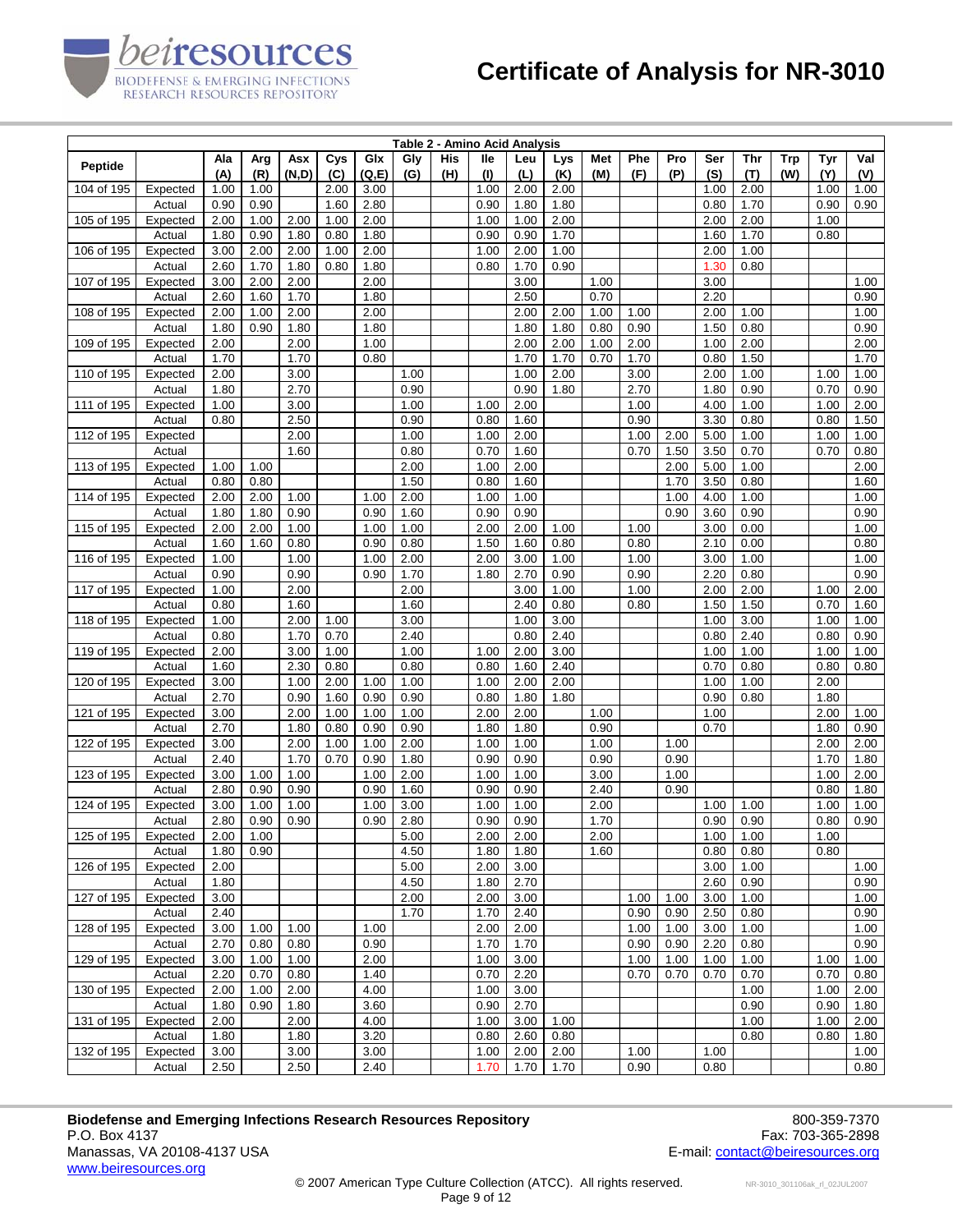|                     | Table 2 - Amino Acid Analysis |              |              |              |      |              |              |              |              |              |              |              |              |              |              |              |            |      |              |
|---------------------|-------------------------------|--------------|--------------|--------------|------|--------------|--------------|--------------|--------------|--------------|--------------|--------------|--------------|--------------|--------------|--------------|------------|------|--------------|
| Peptide             |                               | Ala          | Arg          | Asx          | Cys  | Glx          | Gly          | His          | lle          | Leu          | Lys          | Met          | Phe          | Pro          | Ser          | Thr          | <b>Trp</b> | Tyr  | Val          |
|                     |                               | (A)          | (R)          | (N,D)        | (C)  | (Q, E)       | (G)          | (H)          | (1)          | (L)          | (K)          | (M)          | (F)          | (P)          | (S)          | (T)          | (W)        | (Y)  | (V)          |
| 133 of 195          | Expected                      | 3.00         |              | 3.00         |      | 1.00         |              |              | 2.00         | 1.00         | 2.00         | 1.00         | 1.00         |              | 1.00         | 1.00         |            |      | 1.00         |
| 134 of 195          | Actual                        | 2.70<br>3.00 |              | 2.80<br>3.00 |      | 0.90         | 1.00         |              | 1.60<br>1.00 | 0.90         | 1.70<br>1.00 | 0.80         | 0.90<br>2.00 |              | 0.70         | 0.90<br>2.00 |            |      | 0.90<br>2.00 |
|                     | Expected<br>Actual            | 2.30         |              | 2.80         |      |              | 0.90         |              | 0.90         |              | 0.90         | 1.00<br>0.80 | 1.80         |              | 1.00<br>0.80 | 1.80         |            |      | 1.90         |
| 135 of 195          | Expected                      | 2.00         |              | 4.00         |      | 1.00         | 1.00         |              | 2.00         |              |              | 1.00         | 1.00         |              |              | 3.00         |            |      | 2.00         |
|                     | Actual                        | 1.80         |              | 3.60         |      | 0.90         | 0.90         |              | 1.80         |              |              | 0.70         | 0.90         |              |              | 2.50         |            |      | 1.80         |
| 136 of 195          | Expected                      | 3.00         |              | 2.00         |      | 3.00         | 1.00         |              | 1.00         | 1.00         |              |              | 1.00         |              | 1.00         | 3.00         |            |      | 1.00         |
|                     | Actual                        | 2.70         |              | 1.80         |      | 2.70         | 0.80         |              | 0.90         | 0.90         |              |              | 0.90         |              | 0.80         | 2.60         |            |      | 0.90         |
| 137 of 195          | Expected                      | 4.00         |              | 1.00         |      | 3.00         |              |              | 1.00         | 2.00         |              |              |              |              | 1.00         | 4.00         |            |      | 1.00         |
|                     | Actual                        | 3.60         |              | 0.90         |      | 2.90         |              |              | 0.90         | 1.80         |              |              |              |              | 0.70         | 3.50         |            |      | 0.90         |
| 138 of 195          | Expected                      | 3.00         |              | 2.00         |      | 3.00         |              |              | 1.00         | 2.00         | 1.00         |              |              |              | 1.00         | 2.00         |            |      | 2.00         |
|                     | Actual                        | 2.70         |              | 1.80         |      | 2.70         |              |              | 0.90         | 1.80         | 0.90         |              |              |              | 0.90         | 1.80         |            |      | 1.80         |
| 139 of 195          | Expected                      | 2.00         |              | 4.00         |      | 3.00         | 1.00         |              | 1.00         | 1.00         | 1.00         |              |              |              |              | 1.00         |            |      | 3.00         |
|                     | Actual                        | 1.80         |              | 3.60         |      | 2.70         | 0.80         |              | 0.90         | 0.90         | 0.90         |              |              |              |              | 0.90         |            |      | 2.60         |
| 140 of 195          | Expected                      |              |              | 4.00         |      | 3.00         | 1.00         | 1.00         | 1.00         | 2.00         | 1.00         |              |              |              | 1.00         | 1.00         |            |      | 2.00         |
|                     | Actual                        |              |              | 3.60         |      | 2.70         | 0.90         | 0.90         | 0.80         | 1.80         | 0.70         |              |              |              | 0.90         | 0.90         |            |      | 1.50         |
| 141 of 195          | Expected                      |              | 1.00         | 4.00         |      | 4.00         | 1.00         | 1.00         |              | 3.00         |              |              |              |              | 2.00         | 1.00         |            |      |              |
|                     | Actual                        |              | 0.90         | 3.60         |      | 3.70         | 0.90         | 0.90         |              | 2.80         |              |              |              |              | 1.50         | 0.90         |            |      |              |
| 142 of 195          | Expected                      | 1.00         | 1.00         | 2.00         |      | 3.00         |              | 1.00         | 1.00         | 3.00         |              |              | 1.00         |              | 3.00         | 1.00         |            |      |              |
|                     | Actual                        | 0.90         | 0.90         | 1.80         |      | 2.70         |              | 0.80         | 0.90         | 2.70         |              |              | 0.90         |              | 2.50         | 0.90         |            |      |              |
| 143 of 195          | Expected                      | 2.00         | 1.00         | 1.00         |      | 4.00         |              |              | 3.00         | 1.00         |              |              | 1.00         |              | 4.00         |              |            |      |              |
|                     | Actual                        | 1.90         | 0.90         | 0.90         |      | 3.80         |              |              | 2.70         | 0.80         |              |              | 0.90         |              | 4.60         |              |            |      |              |
| 144 of 195          | Expected                      | 2.00         | 1.00         | 2.00         |      | 2.00         |              |              | 3.00         | 1.00         |              |              | 1.00         |              | 3.00         | 1.00         |            | 1.00 |              |
|                     | Actual                        | 1.80         | 0.80         | 1.80         |      | 1.80         |              |              | 2.40         | 0.90         |              |              | 0.80         |              | 2.10         | 0.80         |            | 0.80 |              |
| 145 of 195          | Expected                      | 2.00         | 1.00         | 3.00         |      | 4.00         |              |              | 3.00         | 1.00         |              |              |              |              | 1.00         | 1.00         |            | 1.00 |              |
|                     | Actual                        | 1.80         | 0.90         | 2.70         |      | 3.70         |              |              | 2.70         | 0.90         |              |              |              |              | 0.70         | 0.80         |            | 0.80 |              |
| 146 of 195          | Expected<br>Actual            | 1.00<br>0.90 | 2.00<br>1.90 | 4.00<br>3.70 |      | 3.00<br>2.80 |              |              | 2.00<br>1.80 | 2.00<br>1.80 |              |              |              |              |              | 2.00<br>1.70 |            |      | 1.00<br>0.90 |
| 147 of 195          | Expected                      | 3.00         | 2.00         | 2.00         |      | 3.00         | 1.00         |              | 2.00         | 2.00         |              |              |              |              |              | 1.00         |            |      | 1.00         |
|                     | Actual                        | 2.70         | 1.80         | 1.80         |      | 2.70         | 0.90         |              | 1.70         | 1.80         |              |              |              |              |              | 0.90         |            |      | 0.90         |
| 148 of 195          | Expected                      | 2.00         | 2.00         | 2.00         |      |              | 1.00         |              | 1.00         | 3.00         |              |              | 1.00         |              | 1.00         | 1.00         |            |      | 3.00         |
|                     | Actual                        | 1.80         | 1.80         | 1.80         |      |              | 0.90         |              | 0.80         | 2.70         |              |              | 0.90         |              | 0.80         | 0.80         |            |      | 2.70         |
| 149 of 195          | Expected                      | 2.00         | 1.00         | 1.00         |      |              | 1.00         | 1.00         |              | 3.00         | 1.00         |              | 1.00         |              | 1.00         | 2.00         |            | 1.00 | 2.00         |
|                     | Actual                        | 1.80         | 0.90         | 0.90         |      |              | 0.90         | 0.90         |              | 2.70         | 0.80         |              | 0.90         |              | 0.90         | 1.60         |            | 0.80 | 1.80         |
| 150 of 195          | Expected                      | 1.00         | 1.00         | 1.00         |      | 1.00         |              | 1.00         |              | 1.00         | 1.00         |              | 1.00         |              | 2.00         | 3.00         |            | 1.00 | 3.00         |
|                     | Actual                        | 0.70         | 0.80         | 0.90         |      | 0.90         |              | 0.90         |              | 0.90         | 0.90         |              | 0.90         |              | 1.50         | 2.50         |            | 0.90 | 2.60         |
| 151 of 195          | Expected                      | 2.00         | 2.00         |              |      | 4.00         |              |              |              | 2.00         | 1.00         |              |              |              | 1.00         | 3.00         |            | 1.00 | 1.00         |
|                     | Actual                        | 1.80         | 1.80         |              |      | 3.60         |              |              |              | 1.70         | 0.80         |              |              |              | 0.80         | 2.10         |            | 0.80 | 0.90         |
| 152 of 195          | Expected                      | 2.00         | 2.00         | 1.00         | 1.00 | 5.00         |              |              |              | 1.00         | 1.00         |              |              |              | 1.00         |              |            |      | 3.00         |
|                     | Actual                        | 1.50         | 1.50         | 0.80         | 0.70 | 4.10         |              |              |              | 0.80         | 0.80         |              |              |              | 0.70         |              |            |      | 2.50         |
| 153 of 195          | Expected                      | 1.00         | 1.00         | 1.00         | 1.00 | 5.00         |              |              |              | 1.00         | 3.00         |              |              |              | 2.00         |              |            |      | 2.00         |
|                     | Actual                        | 0.90         | 0.90         | 0.90         | 0.80 | 4.60         |              |              |              | 0.80         | 2.70         |              |              |              | 1.60         |              |            |      | 1.80         |
| 154 of 195 Expected |                               |              | 1.00         | 1.00         | 2.00 | 2.00         | 2.00         |              |              |              | 3.00         |              | 1.00         |              | 2.00         |              |            |      | $1.00$ 2.00  |
|                     | Actual                        |              | 0.90         | 0.80         | 1.50 | 1.60         | 1.80         |              |              |              | 2.70         |              | 0.90         |              | 1.80         |              |            | 0.90 | 1.80         |
| 155 of 195          | Expected                      |              | 1.00         | 1.00         | 1.00 | 1.00         | 3.00         | 1.00         | 1.00         |              | 2.00         |              | 2.00         |              | 2.00         | 1.00         |            | 1.00 |              |
|                     | Actual                        |              | 0.80         | 0.90         | 0.80 | 0.90         | 2.30         | 0.90         | 0.90         |              | 1.60         |              | 1.60         |              | 1.10         | 0.80         |            | 0.80 |              |
| 156 of 195          | Expected                      | 2.00         |              | 2.00         | 1.00 |              | 3.00         | 1.00         | 2.00         |              |              |              | 2.00         |              | 1.00         | 1.00         |            | 1.00 | 1.00         |
| 157 of 195          | Actual                        | 1.80         |              | 1.80<br>1.00 | 0.80 | 1.00         | 2.70         | 0.90         | 1.80<br>2.00 | 1.00         |              |              | 1.80         |              | 0.90         | 0.80         |            | 0.70 | 0.80         |
|                     | Expected<br>Actual            | 2.00<br>1.80 |              | 0.90         |      | 0.90         | 2.00<br>1.80 | 1.00<br>0.90 | 1.60         | 0.90         |              |              | 2.00<br>1.80 | 1.00<br>0.90 | 1.00<br>0.80 | 1.00<br>0.70 |            |      | 2.00<br>1.80 |
| 158 of 195          | Expected                      | 2.00         |              | 1.00         |      | 1.00         | 1.00         | 1.00         | 1.00         | 4.00         |              |              | 1.00         | 1.00         |              | 1.00         |            |      | 3.00         |
|                     | Actual                        | 1.60         |              | 0.90         |      | 0.90         | 0.80         | 0.80         | 0.60         | 3.20         |              |              | 0.90         | 0.90         |              | 0.80         |            |      | 2.30         |
| 159 of 195          | Expected                      |              |              | 1.00         |      | 2.00         | 1.00         | 1.00         |              | 4.00         | 1.00         |              | 1.00         | 1.00         |              | 2.00         |            | 1.00 | 2.00         |
|                     | Actual                        |              |              | 0.70         |      | 1.50         | 0.70         | 0.70         |              | 2.80         | 0.70         |              | 0.70         | 0.70         |              | 1.40         |            | 0.70 | 1.40         |
| 160 of 195          | Expected                      | 1.00         |              | 1.00         |      | 2.00         | 1.00         | 1.00         |              | 2.00         | 1.00         |              |              | 1.00         | 1.00         | 2.00         | 1.00       | 1.00 | 2.00         |
|                     | Actual                        | 0.90         |              | 0.90         |      | 1.80         | 0.80         | 0.90         |              | 1.70         | 0.90         |              |              | 0.90         | 0.80         | 1.70         | 0.80       | 0.90 | 1.80         |
| 161 of 195          | Expected                      | 1.00         |              | 2.00         | 1.00 | 2.00         | 2.00         |              |              | 1.00         | 1.00         |              |              |              | 1.00         | 2.00         | 1.00       | 1.00 | 2.00         |
|                     | Actual                        | 0.90         |              | 1.80         | 0.80 | 1.80         | 1.60         |              |              | 0.90         | 0.80         |              |              |              | 0.90         | 1.60         | 0.80       | 0.80 | 1.80         |
|                     |                               |              |              |              |      |              |              |              |              |              |              |              |              |              |              |              |            |      |              |

**Biodefense and Emerging Infections Research Resources Repository 600-859-7370**<br>P.O. Box 4137 Fax: 703-365-2898 P.O. Box 4137 Fax: 703-365-2898<br>Manassas, VA 20108-4137 USA The Superior of the Superior of the Superior Contact (Series of the Superior of th<br>E-mail: <u>contact @beiresources.org</u> www.beiresources.org

peiresources

BIODEFENSE & EMERGING INFECTIONS<br>RESEARCH RESOURCES REPOSITORY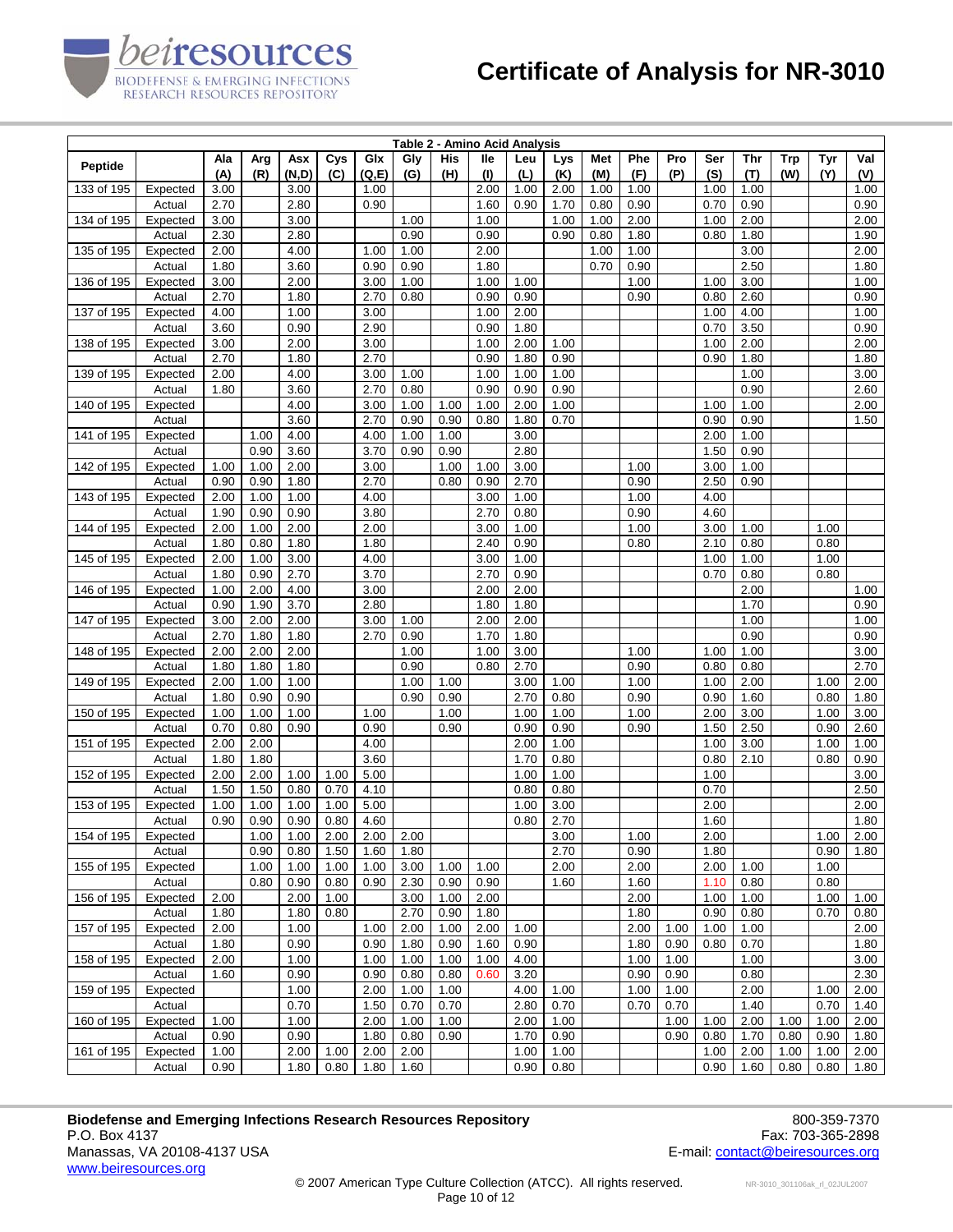|                     |                    |              |              |              |            |               |              |            | Table 2 - Amino Acid Analysis |              |              |            |            |              |              |              |                   |              |              |
|---------------------|--------------------|--------------|--------------|--------------|------------|---------------|--------------|------------|-------------------------------|--------------|--------------|------------|------------|--------------|--------------|--------------|-------------------|--------------|--------------|
| Peptide             |                    | Ala<br>(A)   | Arg<br>(R)   | Asx<br>(N,D) | Cys<br>(C) | Glx<br>(Q, E) | Gly<br>(G)   | His<br>(H) | lle<br>(1)                    | Leu<br>(L)   | Lys<br>(K)   | Met<br>(M) | Phe<br>(F) | Pro<br>(P)   | Ser<br>(S)   | Thr<br>(T)   | <b>Trp</b><br>(W) | Tyr<br>(Y)   | Val<br>(V)   |
| 162 of 195          | Expected           | 1.00         | 1.00         | 2.00         | 1.00       | 1.00          | 3.00         |            |                               | 2.00         |              |            |            |              | 1.00         | 1.00         | 1.00              | 1.00         | 2.00         |
|                     | Actual             | 0.90         | 0.90         | 1.80         | 0.80       | 0.90          | 2.70         |            |                               | 1.80         |              |            |            |              | 0.90         | 0.90         | 0.80              | 0.90         | 1.80         |
| 163 of 195          | Expected           | 1.00         | 1.00         | 3.00         | 1.00       | 1.00          | 2.00         |            |                               | 3.00         |              |            |            | 1.00         |              | 1.00         |                   | 1.00         | 2.00         |
|                     | Actual             | 0.90         | 0.90         | 2.80         | 0.80       | 0.90          | 1.80         |            |                               | 2.80         |              |            |            | 0.90         |              | 0.90         |                   | 0.90         | 1.80         |
| 164 of 195          | Expected           | 1.00         | 1.00         | 2.00         |            | 2.00          | 2.00         |            |                               | 3.00         | 1.00         |            |            | 1.00         |              |              |                   | 3.00         | 1.00         |
|                     | Actual             | 0.90         | 0.90         | 1.80         |            | 1.80          | 1.70         |            |                               | 2.70         | 0.90         |            |            | 0.90         |              |              |                   | 2.70         | 0.90         |
| 165 of 195          | Expected<br>Actual | 1.00<br>0.90 | 2.00<br>1.70 | 2.00<br>1.80 |            | 1.00<br>0.90  | 1.00<br>0.90 |            | 1.00<br>0.80                  | 2.00<br>1.80 | 1.00<br>0.90 |            |            | 1.00<br>0.90 | 1.00<br>0.60 | 1.00<br>0.80 |                   | 3.00<br>2.60 |              |
| 166 of 195          | Expected           |              | 3.00         | 1.00         |            | 2.00          | 1.00         |            | 2.00                          |              | 1.00         | 1.00       | 1.00       | 1.00         | 1.00         | 1.00         |                   | 2.00         |              |
|                     | Actual             |              | 2.50         | 0.80         |            | 1.60          | 0.70         |            | 1.60                          |              | 0.80         | 0.70       | 0.80       | 0.80         | 0.70         | 0.80         |                   | 1.50         |              |
| 167 of 195          | Expected           | 1.00         | 3.00         | 1.00         |            | 1.00          |              |            | 3.00                          |              |              | 2.00       | 1.00       | 2.00         | 1.00         | 2.00         |                   |              |              |
|                     | Actual             | 0.70         | 2.70         | 0.70         |            | 0.90          |              |            | 2.60                          |              |              | 1.70       | 0.90       | 1.80         | 0.80         | 1.60         |                   |              |              |
| 168 of 195          | Expected           | 1.00         | 1.00         | 2.00         |            | 3.00          |              |            | 2.00                          |              |              | 2.00       | 2.00       | 2.00         |              | 1.00         |                   |              | 1.00         |
|                     | Actual             | 0.90         | 0.80         | 1.80         |            | 2.70          |              |            | 1.70                          |              |              | 0.90       | 1.80       | 1.80         |              | 0.80         |                   |              | 0.90         |
| 169 of 195          | Expected           | 1.00         |              | 3.00         | 1.00       | 2.00          |              |            | 1.00                          |              |              | 1.00       | 2.00       | 1.00         |              | 2.00         |                   |              | 3.00         |
|                     | Actual             | 0.80         |              | 2.60         | 0.80       | 1.80          |              |            | 0.90                          |              |              | 0.70       | 1.70       | 0.90         |              | 1.60         |                   |              | 2.70         |
| 170 of 195          | Expected           |              | 1.00         | 3.00         | 1.00       | 3.00          |              |            | 2.00                          |              |              |            | 1.00       |              | 2.00         | 1.00         |                   |              | 3.00         |
|                     | Actual             |              | 0.90         | 2.70         | 0.80       | 2.80          |              |            | 1.80                          |              |              |            | 0.90       |              | 1.40         | 0.80         |                   |              | 2.60         |
| 171 of 195          | Expected           |              | 1.00         | 2.00         |            | 2.00          |              |            | 2.00                          | 1.00         |              |            | 1.00       | 1.00         | 2.00         | 2.00         |                   |              | 3.00         |
|                     | Actual             |              | 0.90         | 1.80         |            | 1.80          |              |            | 1.70                          | 0.90         |              |            | 0.90       | 0.90         | 1.40         | 1.60         |                   |              | 2.60         |
| 172 of 195          | Expected<br>Actual |              | 1.00<br>0.90 | 2.00<br>1.80 |            | 3.00<br>2.80  |              |            | 3.00<br>2.60                  | 1.00<br>0.90 |              |            |            | 1.00<br>0.90 | 2.00<br>1.70 | 1.00<br>0.90 |                   | 1.00<br>0.90 | 2.00<br>1.80 |
| 173 of 195          | Expected           |              |              | 2.00         |            | 4.00          |              |            | 2.00                          | 2.00         | 1.00         |            |            | 1.00         |              | 2.00         |                   | 1.00         | 2.00         |
|                     | Actual             |              |              | 1.80         |            | 3.60          |              |            | 1.80                          | 1.80         | 0.90         |            |            | 0.90         |              | 1.60         |                   | 0.80         | 1.80         |
| 174 of 195          | Expected           |              |              | 2.00         |            | 3.00          |              |            | 1.00                          | 3.00         | 2.00         |            |            | 1.00         | 1.00         | 1.00         |                   | 2.00         | 1.00         |
|                     | Actual             |              |              | 1.80         |            | 2.70          |              |            | 0.80                          | 2.60         | 1.80         |            |            | 0.90         | 0.90         | 0.90         |                   | 1.70         | 0.90         |
| 175 of 195          | Expected           |              |              | 2.00         |            | 2.00          |              |            |                               | 3.00         | 2.00         |            |            | 2.00         | 1.00         | 2.00         |                   | 2.00         | 1.00         |
|                     | Actual             |              |              | 1.90         |            | 1.90          |              |            |                               | 2.70         | 1.80         |            |            | 1.80         | 0.90         | 1.60         |                   | 1.70         | 0.90         |
| 176 of 195          | Expected           |              |              | 2.00         |            | 2.00          |              |            |                               | 2.00         | 1.00         |            |            | 2.00         | 1.00         | 1.00         |                   | 3.00         | 3.00         |
|                     | Actual             |              |              | 1.80         |            | 1.80          |              |            |                               | 1.80         | 0.90         |            |            | 1.80         | 0.80         | 0.90         |                   | 2.70         | 2.60         |
| 177 of 195          | Expected           |              |              | 3.00         |            | 3.00          |              |            | 1.00                          | 2.00         |              |            |            | 1.00         |              | 2.00         |                   | 2.00         | 3.00         |
|                     | Actual             |              |              | 2.70         |            | 2.70          |              |            | 0.80                          | 1.60         |              |            |            | 0.90         |              | 1.60         |                   | 1.40         | 2.60         |
| 178 of 195          | Expected           |              |              | 2.00         |            | 4.00          |              |            | 2.00                          | 2.00         |              |            |            |              | 2.00         | 2.00         |                   | 1.00         | 2.00         |
| 179 of 195          | Actual<br>Expected |              |              | 1.80<br>3.00 |            | 3.60<br>3.00  |              |            | 1.90<br>2.00                  | 1.90<br>3.00 | 1.00         |            |            |              | 1.70<br>2.00 | 1.80<br>3.00 |                   | 0.70         | 1.40         |
|                     | Actual             |              |              | 2.70         |            | 2.90          |              |            | 1.80                          | 2.70         | 0.90         |            |            |              | 1.50         | 2.60         |                   |              |              |
| 180 of 195          | Expected           | 1.00         |              | 2.00         |            | 3.00          |              |            | 1.00                          | 3.00         | 1.00         |            |            |              | 3.00         | 2.00         |                   | 1.00         |              |
|                     | Actual             | 0.90         |              | 1.80         |            | 2.80          |              |            | 0.80                          | 2.70         | 0.90         |            |            |              | 2.50         | 1.70         |                   | 0.90         |              |
| 181 of 195          | Expected           | 1.00         |              | 2.00         |            | 4.00          |              |            |                               | 3.00         | 2.00         |            |            |              | 1.00         | 2.00         |                   | 1.00         | 1.00         |
|                     | Actual             | 0.90         |              | 1.50         |            | 3.60          |              |            |                               | 2.70         | 1.80         |            |            |              | 0.80         | 1.60         |                   | 0.90         | 0.90         |
| 182 of 195          | Expected           | 1.00         |              | 3.00         |            | 3.00          |              |            | 2.00                          | 3.00         | 1.00         |            |            |              |              | 2.00         |                   | 1.00         | 1.00         |
|                     | Actual             | 0.70         |              | 2.60         |            | 2.60          |              |            | 1.80                          | 2.60         | 0.80         |            |            |              |              | 1.60         |                   | 0.70         | 0.80         |
| 183 of 195 Expected |                    |              |              | 4.00         |            | 2.00          |              |            | 2.00                          | 3.00         | 1.00         |            |            |              |              | $1.00$ 2.00  |                   |              | 2.00         |
|                     | Actual             |              |              | 3.60         |            | 1.80          |              |            | 1.80                          | 2.70         | 0.90         |            |            |              | 0.90         | 1.80         |                   |              | 1.80         |
| 184 of 195          | Expected           |              | 1.00         | 5.00         |            |               |              |            | 2.00                          | 4.00         | 1.00         |            |            |              | 1.00         | 1.00         | 1.00              |              | 1.00         |
|                     | Actual             |              | 0.90         | 4.50         |            |               |              |            | 1.40                          | 3.20         | 0.90         |            |            |              | 0.70         | 0.70         | 0.80              |              | 0.90         |
| 185 of 195          | Expected<br>Actual |              | 1.00<br>0.90 | 2.00<br>1.80 |            | 1.00<br>0.90  |              |            | 1.00<br>0.80                  | 3.00<br>2.20 | 2.00<br>1.60 |            |            |              | 1.00<br>0.60 | 2.00         | 1.00<br>0.70      | 1.00         | 2.00         |
| 186 of 195          | Expected           |              | 1.00         | 1.00         |            | 1.00          |              |            | 1.00                          | 1.00         | 2.00         |            |            | 1.00         |              | 1.50<br>1.00 | 5.00              | 0.80<br>1.00 | 1.50<br>2.00 |
|                     | Actual             |              | 0.90         | 0.90         |            | 0.90          |              |            | 0.90                          | 0.80         | 1.70         |            |            | 0.90         |              | 0.90         | 4.20              | 0.90         | 1.70         |
| 187 of 195          | Expected           |              |              |              | 1.00       | 1.00          |              |            | 2.00                          | 1.00         | 1.00         |            |            | 1.00         | 1.00         | 1.00         | 4.00              | 1.00         | 3.00         |
|                     | Actual             |              |              |              | 0.80       | 0.80          |              |            | 1.40                          | 0.80         | 0.70         |            |            | 0.70         | 0.80         | 0.70         | 3.20              | 0.70         | 2.10         |
| 188 of 195          | Expected           |              |              |              | 1.00       |               |              |            | 2.00                          | 2.00         |              |            | 1.00       | 1.00         | 2.00         |              | 3.00              |              | 5.00         |
|                     | Actual             |              |              |              | 0.70       |               |              |            | 1.40                          | 1.40         |              |            | 0.70       | 0.80         | 1.40         |              | 2.20              |              | 3.50         |
| 189 of 195          | Expected           |              |              |              | 3.00       |               |              |            | 2.00                          | 4.00         |              | 1.00       | 1.00       |              | 2.00         |              |                   |              | 4.00         |
|                     | Actual             |              |              |              | 2.10       |               |              |            | 1.30                          | 3.10         |              | 0.70       | 0.70       |              | 1.40         |              |                   |              | 2.80         |
| 190 of 195          | Expected           |              |              |              | 5.00       |               | 1.00         |            | 1.00                          | 3.00         |              | 1.00       | 1.00       |              | 2.00         | 1.00         |                   |              | 2.00         |
|                     | Actual             |              |              |              | 4.10       |               | 0.80         |            | 0.70                          | 2.20         |              | 0.60       | 0.70       |              | 1.30         | 0.80         |                   |              | 1.40         |

**Biodefense and Emerging Infections Research Resources Repository 600-859-7370**<br>P.O. Box 4137 Fax: 703-365-2898 P.O. Box 4137 Fax: 703-365-2898<br>Manassas, VA 20108-4137 USA The Superior of the Superior of the Superior Contact (Series of the Superior of th<br>E-mail: <u>contact @beiresources.org</u> www.beiresources.org

peiresources

BIODEFENSE & EMERGING INFECTIONS<br>RESEARCH RESOURCES REPOSITORY